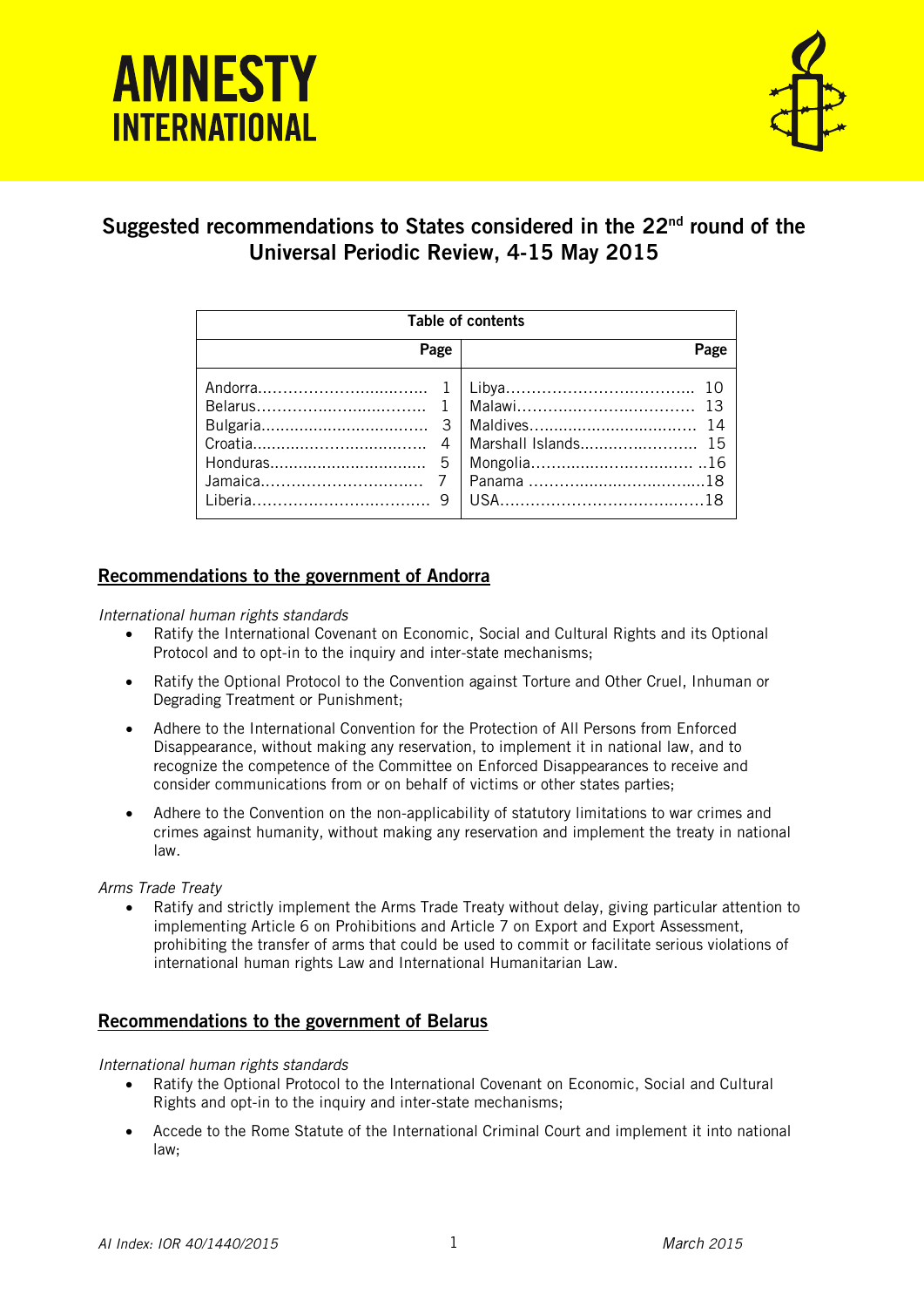- Accede to the Agreement on the Privileges and Immunities of the International Criminal Court, without making any reservation and implement it into national law;
- Adhere to the International Convention for the Protection of All Persons from Enforced Disappearance, without making any reservation, to implement it into national law and recognize the competence of the Committee on Enforced Disappearances to receive and consider communications from or on behalf of victims or other states parties.

# *Arms Trade Treaty*

 Accede to and strictly implement the Arms Trade Treaty without delay, giving particular attention to implementing Article 6 on Prohibitions and Article 7 on Export and Export Assessment, prohibiting the transfer of arms that could be used to commit or facilitate serious violations of International Human Rights Law and International Humanitarian Law.

# *The death penalty*

- Promptly establish an official moratorium on all executions with a view to abolishing the death penalty;
- Commute without delay the death sentences of all prisoners currently on death row to terms of imprisonment;
- Ensure that relatives of prisoners under sentence of death are kept fully informed of the prisoner's place of detention and, in advance, of any transfer; allowed regular and private meetings with the prisoner; informed well in advance of the execution date to be able to say goodbye; and permitted to have the prisoner's body for burial and their personal effects;
- Ensure that all information on the use of the death penalty is publicly available, including all directives, legislation and annual statistics, and that the family and lawyers of those on death row have full access to information about their case;
- Ratify the Second Optional Protocol to the International Covenant on Civil and Political Rights, aiming at the abolition of the death penalty;
- Comply with the UN Human Rights Committee's 2014 ruling on the case of *Vasily Yuzepchuk v. Belarus*, 2013 ruling on the case *Svetlana Zhuk v. Belarus* and 2012 ruling on the case of *Lyubov Kovaleva and Tatyana Kozyar v. Belarus*.

# *Torture or other ill-treatment*

- Condemn the use of torture and other ill-treatment and to ensure prompt, impartial and comprehensive investigations of all complaints of torture or other ill-treatment of persons subjected to any form of arrest, detention or imprisonment, as well as when there are reasonable grounds to believe that torture or other ill-treatment has occurred even if no complaint was made;
- Ensure that no statements obtained as a result of torture or other ill-treatment are used as evidence in trial proceedings, except as evidence against a person accused of torture or other illtreatment;
- Sign, ratify and implement the Optional Protocol to the UN Convention against Torture and Other Cruel, Inhuman or Degrading Treatment or Punishment.

# *Freedom of assembly, association and assembly*

- Ensure that everyone can exercise their right to freedom of expression and association in conformity with Belarus' obligations under the International Covenant on Civil and Political Rights;
- Comply with all UN Human Rights Committee decisions where it has found violations of freedom of association, expression and assembly and to ensure redress and reparation, including the return of confiscated property and compensation as appropriate;
- Stop the use of criminal law to stifle criticism of state authorities or to intimidate those who voice their peaceful dissent;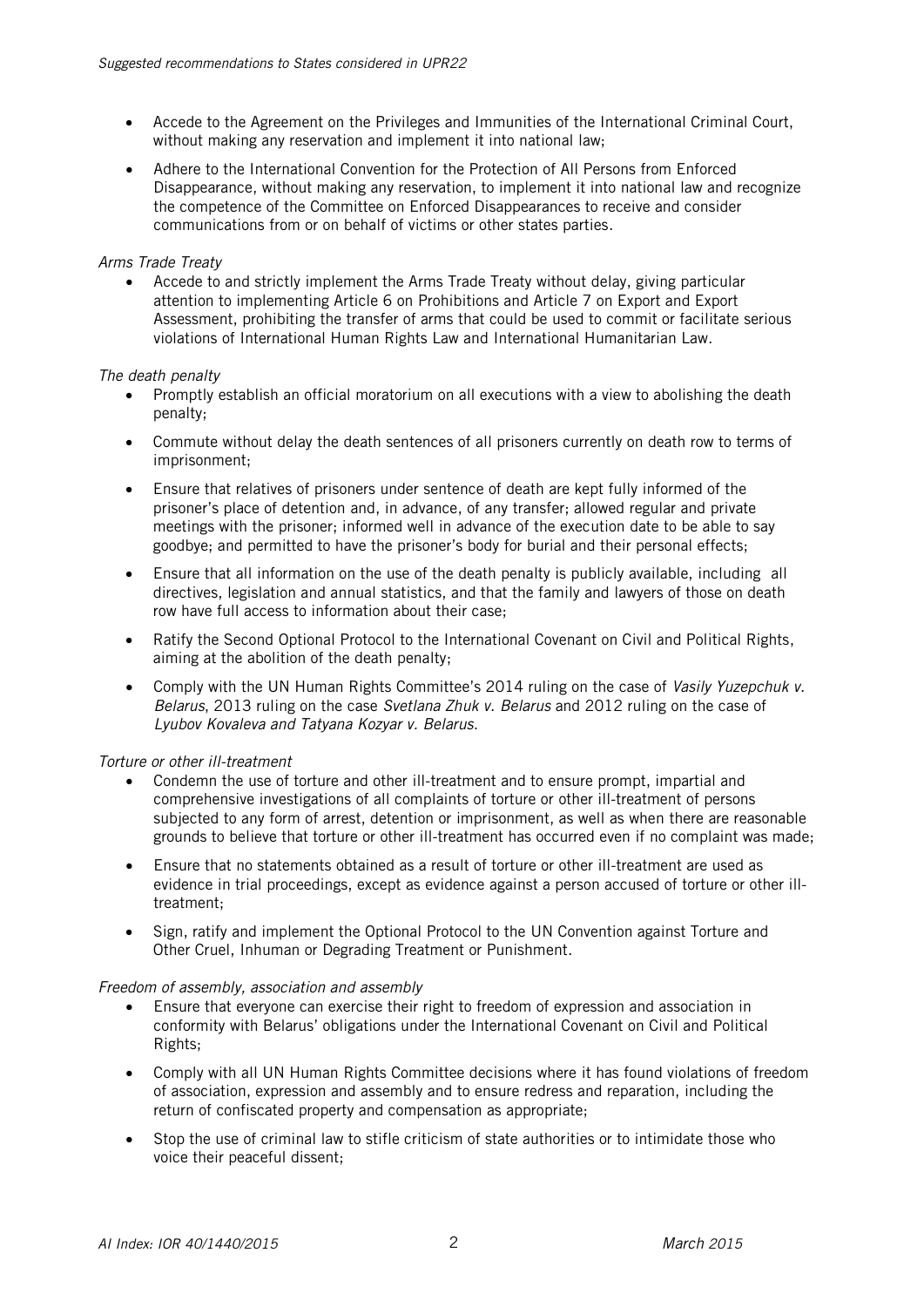- Ensure that peaceful demonstrators are not imprisoned, harassed or ill-treated by police for exercising their rights to freedom of expression and peaceful assembly;
- Release immediately and unconditionally all those who have been detained solely for the peaceful exercise of their rights to freedom of expression and peaceful assembly;
- Review the Law on Public Events and bring it into line with Belarus's obligations under the International Covenant on Civil and Political Rights;
- End the pattern of obstruction, harassment and intimidation of civil society organizations directly and indirectly engaged in the promotion and defence of human rights, including trade unions, environmental groups, LGBTI groups, and human rights groups;
- Immediately abolish Article 193-1 of the Criminal Code which criminalizes activities by nonregistered organizations.

#### *Human rights defenders*

 End harassment and persecution of human rights defenders and ensure that those who engage in human rights work are able to exercise their rights to freedom of expression, association and movement, including for the purpose of seeking, holding, freely publishing and disseminating information about human rights violations in Belarus.

# Recommendations to the government of Bulgaria

#### *International human rights standards*

- Ratify the Optional Protocol to the International Covenant on Economic, Social and Cultural Rights and opt-in to the inquiry and inter-state mechanisms;
- Ratify without making any reservation the International Convention for the Protection of All Persons from Enforced Disappearance (signed on 24 September 2008), implement it into national law, and recognize the competence of the Committee on Enforced Disappearances to receive and consider communications from or on behalf of victims or other states parties.

#### *Arms Trade Treaty*

 Accede to and strictly implement the Arms Trade Treaty without delay, giving particular attention to implementing Article 6 on Prohibitions and Article 7 on Export and Export Assessment, prohibiting the transfer of arms that could be used to commit or facilitate serious violations of international human rights law and international humanitarian law.

#### *National human rights framework*

 Ensure that the Criminal Code prohibits all crimes perpetrated against individuals or their property due to their real or perceived association with a group defined by a protected characteristic, and that real or perceived sexual orientation, gender identity and disability are included in the list of protected characteristics of hate crimes.

#### *Hate crimes*

- Ensure that the Criminal Code is revised to include all protected characteristics on the basis of which hate crimes may be committed – including disability, sexual orientation and gender identity – and that any discriminatory motives behind any type of crime are recognized;
- Ensure that the authorities use all their powers to reveal any alleged hate motive associated with a crime when there is reason to believe that such a motive may have played a part, even if the victim has not made an allegation of that nature;
- Define "discriminatory incident" for the purposes of police reports and statistical records as "any incident which is perceived to be discriminatory by the victim or any other person";
- Develop and implement guidelines for police officers on investigating crimes of murder and inflicting physical injuries with a racist or xenophobic motive (Article 116.1.11 and 131.1.12 of the Criminal Code) and of crimes against the equality of citizens and religious denominations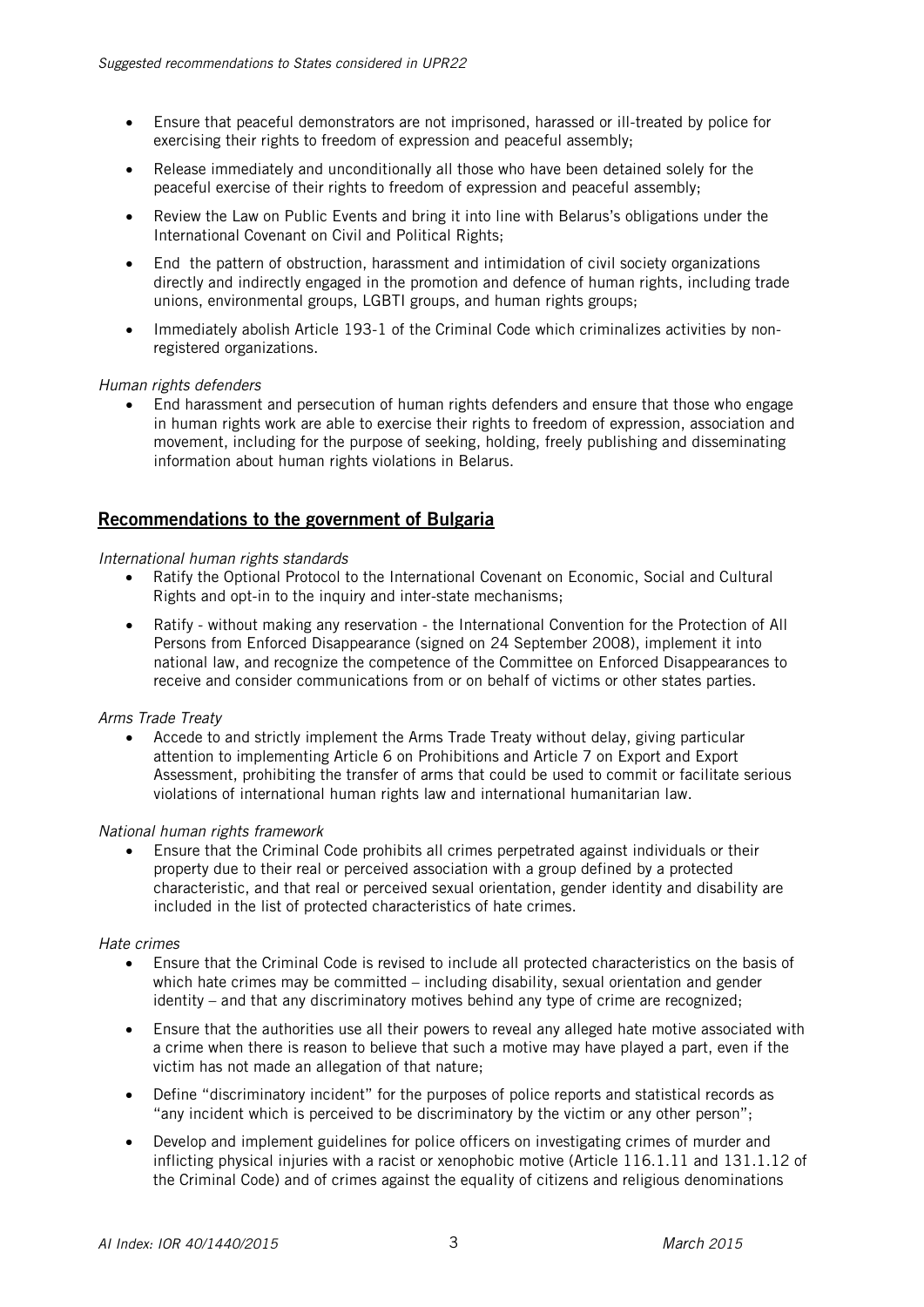(Articles 162-165 of the Criminal Code);

- Ensure that Prosecutors instruct investigators to unearth and fully investigate any discriminatory motive when this is alleged by the victim or on their own initiative when there is reason to believe discrimination may have played a role, including by implementing the Methodical Guidelines concerning the investigation of discriminatory crimes adopted in December 2013 by the Prosecution Office;
- Ensure that victims of hate crimes receive prompt and thorough information about developments in their cases, that they are able to be heard in the legal proceedings and that they are provided with legal and psychological support as appropriate;
- Ensure that comprehensive data on hate crimes are collected at all levels, including reporting, investigation, prosecution and sentencing. Such data should be disaggregated by protected ground and proactively made publicly accessible while taking into account privacy considerations.

#### *Refugees and migrants*

- Halt the unlawful push-back of migrants and refugees across the border with Turkey and conduct prompt, effective, independent and impartial investigations into all allegations of such pushbacks;
- Ensure the release of persons who make an application for international protection, including those detained on the grounds of irregular entry or failure to produce identity documents in accordance with Bulgarian law;
- Take measures to ensure that reception centres for refugees and migrants provide the necessary resources and services to ensure they can enjoy their rights to an adequate standard of living and to physical and mental health;
- Ensure prompt access to education for all asylum-seeker and refugee children;
- Adopt the implementation plan for the National Strategy for the integration of refugees and migrants and ensure that they have access to education, housing, healthcare and the means to enjoy an adequate standard of living.

# Recommendations to the government of Croatia

*International and regional human rights standards*

- Ratify the Optional Protocol to the International Covenant on Economic, Social and Cultural Rights and opt-in to the inquiry and inter-state mechanisms;
- Ratify without making any reservation the International Convention for the Protection of All Persons from Enforced Disappearance (signed on 6 Feb. 2007), implement it into national law and recognize the competence of the Committee on Enforced Disappearances to receive and consider communications from or on behalf of victims or other states parties;
- Ratify the Council of Europe Convention on Preventing and Combating Violence Against Women and Domestic Violence.

# *National human rights framework*

- Align the procedures of the National Bureau for Detained and Missing Persons with the standards of the International Commission for Missing Persons;
- Adopt a comprehensive legislative framework to regulate the status of all civilian victims of war and their access to reparation, in particular victims of war crimes of sexual violence who are still waiting for access to psychosocial and medical support and monetary compensation.

#### *Administration of justice and impunity*

 Increase the number of exhaustive investigations into war crimes and other human rights violations committed by the armed forces, including the Croatian army;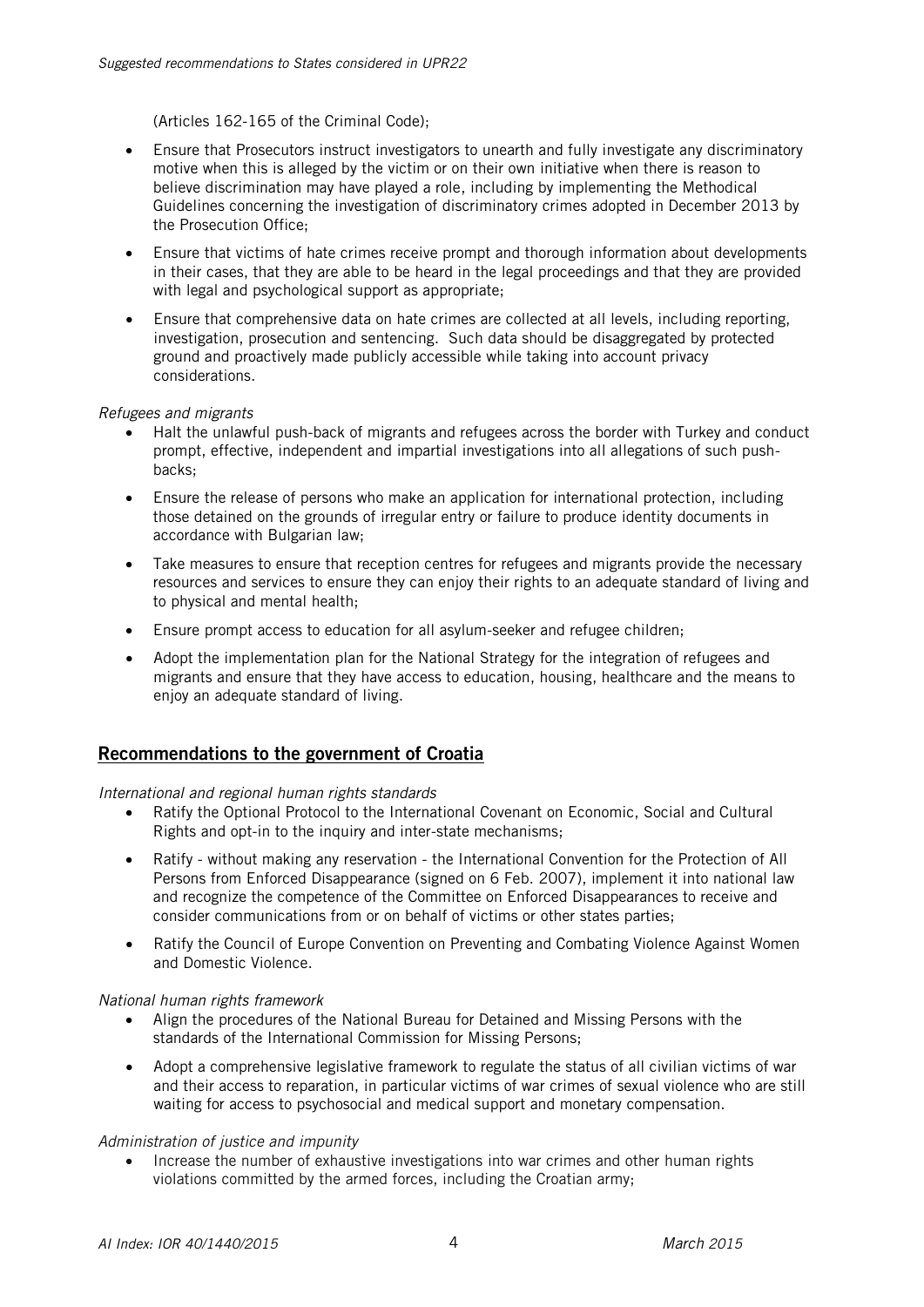Accelerate the exhumation of all known mass graves and identify all the exhumed remains according to the standards of the International Commission for Missing Persons, including the ethnic origin of the victims.

#### *National minorities*

- Fully implement the Constitutional Act on the Rights of National Minorities and the Action Plan for the Admission of the Members of National Minorities in the Civil Service to tackle the widespread unemployment of national minorities, in particular Roma and Croatian Serbs, and their underrepresentation in the public administration;
- Provide effective access to health, education, employment, housing and other basic services to members of the Roma minority;
- Restore tenancy rights to social housing for Croatian Serbs for property vacated during the 1991-1995 war.

# Recommendations to the government of Honduras

#### *International human rights standards*

 Ratify the Optional Protocol to the International Covenant on Economic, Social and Cultural Rights and opt-in to the inquiry and inter-state mechanisms.

#### *Arms Trade Treaty*

• Ratify and strictly implement the Arms Trade Treaty without delay, giving particular attention to implementing measures to prevent the diversion and illicit trafficking of all types of conventional arms and effectively implementing Article 6 on Prohibitions and Article 7 on Export and Export Assessment, prohibiting the transfer of arms that could be used to commit or facilitate serious violations of international human rights law and international humanitarian law.

# *National human rights framework*

 Take concrete actions to implement the Public Policy and National Plan of Action on Human Rights.

# *Administration of justice and impunity*

- Strengthen and guarantee the autonomy, independence and impartiality of the judiciary, including by adopting safeguards to prevent irregular appointments and dismissals;
- Adopt all necessary measures to guarantee effective and fair access to the justice system for all, without discrimination, including protocols to enable equal access to people in situations of vulnerability;
- Guarantee that all complaints of human rights violations or abuses committed by the police, armed forces, members of private security companies or other actors, are promptly, independently and exhaustively investigated and sanctioned, and that the victims have access to effective remedy and reparation.

#### *Human rights defenders*

- Approve and implement the "Law to Protect Journalists, Human Rights Defenders and Justice System Workers" and provide adequate financial and human resources to establish an effective state mechanism to protect those at risk, which incorporates a gender and differentiated approach to the protection of those at risk;
- Adopt procedural safeguards within the criminal justice system to prevent its misuse against human rights defenders, in line with the 2013 Human Rights Council Resolution on Protecting Human Rights Defenders;
- Ensure that investigations into attacks and threats against human rights defenders result in the punishment of the perpetrators and reparation for the victims;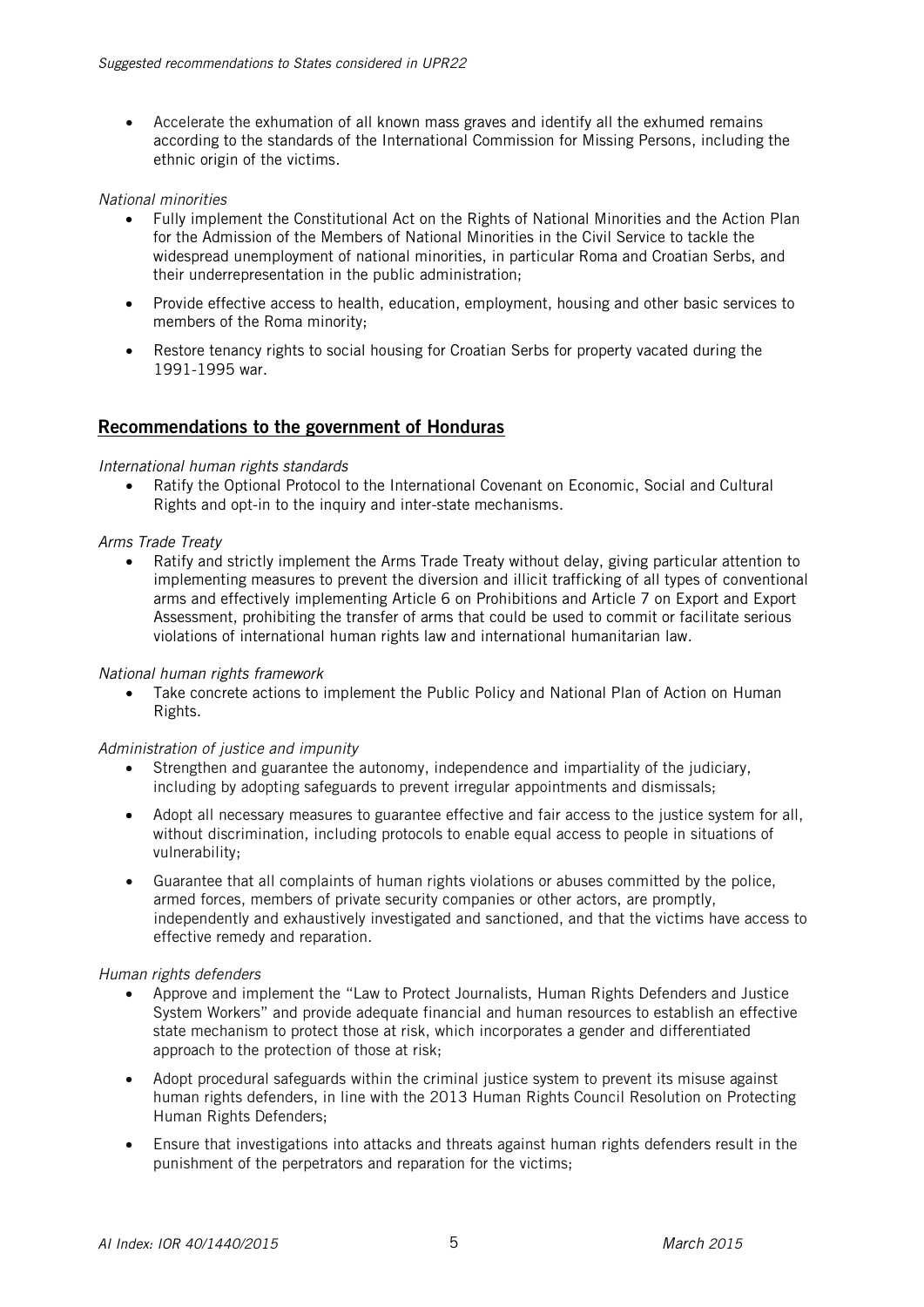- Comply with the recommendations of the UN Special Rapporteur on human rights defenders following her visit to Honduras in 2012, and with the recommendations of the Inter-American Commission on Human Rights on this matter;
- Ensure that human rights defenders can freely carry out their activities without restrictions or fear of reprisals, and make the authorities at all levels fully aware of the international standards that protect them, including the UN Declaration on Human Rights Defenders.

#### *Indigenous Peoples and Afro-descendent communities*

- Protect the human rights, both individual and collective, of Indigenous Peoples and Garífuna communities, including by ensuring their effective access to health, education, housing and other essential services, and the participation of their members, particularly women, in the formulation of policies and practices;
- Take measures to prevent human rights violations and abuses against Indigenous and Garífuna communities and their leaders and ensure that such violations and abuses are investigated and punished, and reparation provided to the victims;
- Guarantee the right to free, prior and informed consultation and consent for Indigenous Peoples and Garífuna communities when development projects affect their ancestral lands or territories, as established in international human rights law.

#### *Peasant communities*

- Take measures to ensure that that people in disadvantaged situations, such as rural women, are able to participate under equal conditions and benefit equally from any redistribution of lands;
- Take measures to prevent human rights violations and abuses committed in the context of land redistribution and ensure that any such violations or abuses, whether committed by state or nonstate actors, are investigated and punished and reparations provided;
- Comply with the precautionary measures ordered by the Inter-American Commission on Human Rights in relation to the peasant communities and their leaders.

# *Rights of women and girls*

- Guarantee the protection of women from violence and ensure their effective access to justice, including by providing sufficient resources and gender-sensitive training to law enforcement personnel, the judiciary and health-service, and by undertaking effective and gender-sensitive investigations and prosecuting those responsible;
- Take all necessary measures to ensure the effective implementation of Article 321 of the Criminal Code, which sanctions the crime of femicide;
- Guarantee safe access to appropriate sexual and reproductive health services, including emergency contraception;
- repeal laws criminalizing abortion and ensure access to save abortion both in law and in practice, at a minimum in cases where the pregnancy poses a risk to the life or the physical or mental health of the woman or girl, where the foetus will be unable to survive outside the womb, and where the pregnancy is the result of rape or incest;
- Ratify the Optional Protocol to the Convention on the Elimination of All Forms of Discrimination against Women.

#### *Lesbian, gay, bisexual, transgender and inter-sex persons*

- Take all necessary measures to ensure the effective implementation of Article 321 of the Criminal Code, which sanctions hate crimes;
- Implement differentiated protocols to enable fair and impartial access to the justice system, both at the investigative stage and during prosecution and punishment of hate crimes;
- Adopt and implement policies and programmes to promote tolerance of sexual diversity and respect for the human rights of LGBTI persons.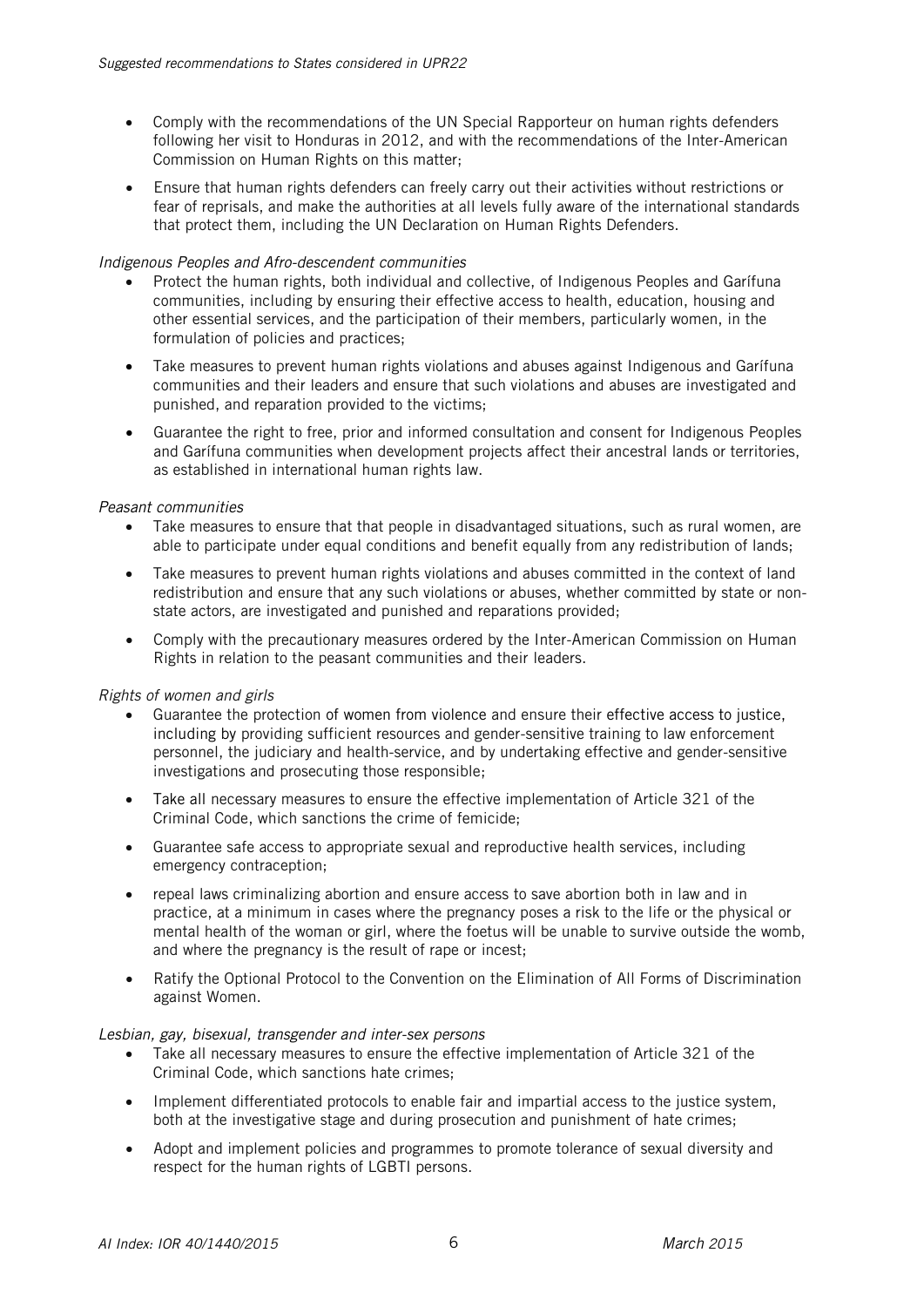*Irregular Honduran migrants*

- Adopt policies, programmes and measures to address the main factors that cause Hondurans to migrate, including inequality, poverty and violence;
- Provide consular assistance to Honduran migrants who have suffered human rights abuses abroad;
- Disseminate widely, in co-ordination with civil society, accessible information among communities likely to undertake irregular migration, particularly children, explaining migrants' rights, outlining patterns of abuse experienced by migrants, and detailing how to file complaints and secure consular assistance;
- Strengthen bilateral and regional co-operation to improve the protection of the rights of irregular migrants, including their right to justice and the protection of children.

#### *Public security*

- Take steps to ensure that policing by the army is only a temporary measure and that such functions are strictly regulated and carried out with respect for human rights and the rule of law;
- Incorporate a human rights approach in measures intended to fight impunity and insecurity, including by providing rigorous human rights training to those in charge of security and policing functions;
- Take effective measures to reduce and control the proliferation of firearms in Honduras, and to regulate and control private security companies.

# *International justice*

- Adhere to the International Convention for the Protection of All Persons from Enforced Disappearance, without making any reservation, implement it into national law and recognize the competence of the Committee on Enforced Disappearances to receive and consider communications from or on behalf of victims or other states parties;
- Implement fully the Rome Statute of the International Criminal Court into national law.

# Recommendations to the government of Jamaica

*Violence against women and girls*

- Amend the Sexual Offences Act to criminalize marital rape in all circumstances;
- Ensure comprehensive data collection on all forms of violence against women and girls in order to support the effective implementation of laws, policies and programmes aimed at eliminating violence against women and girls;
- Finalize and implement the National Strategic Action Plan to Eliminate Gender-Based Violence;
- Effectively investigate and prosecute all cases of gender-based violence;
- Allocate additional resources to the Bureau of Women's Affairs to carry out awareness raising, education and prevention programmes;
- Ensure the immediate establishment of more shelters for women victims of physical and sexual violence;
- Ratify the Optional Protocol to the Convention on the Elimination of All Forms of Discrimination against Women.

*Reproductive rights*

- Ensure that safe and legal abortion services are available as an option for women and girls who are pregnant as a result of rape or incest, or whose lives or health are put at risk should they continue with the pregnancy;
- Decriminalise abortion in all circumstances.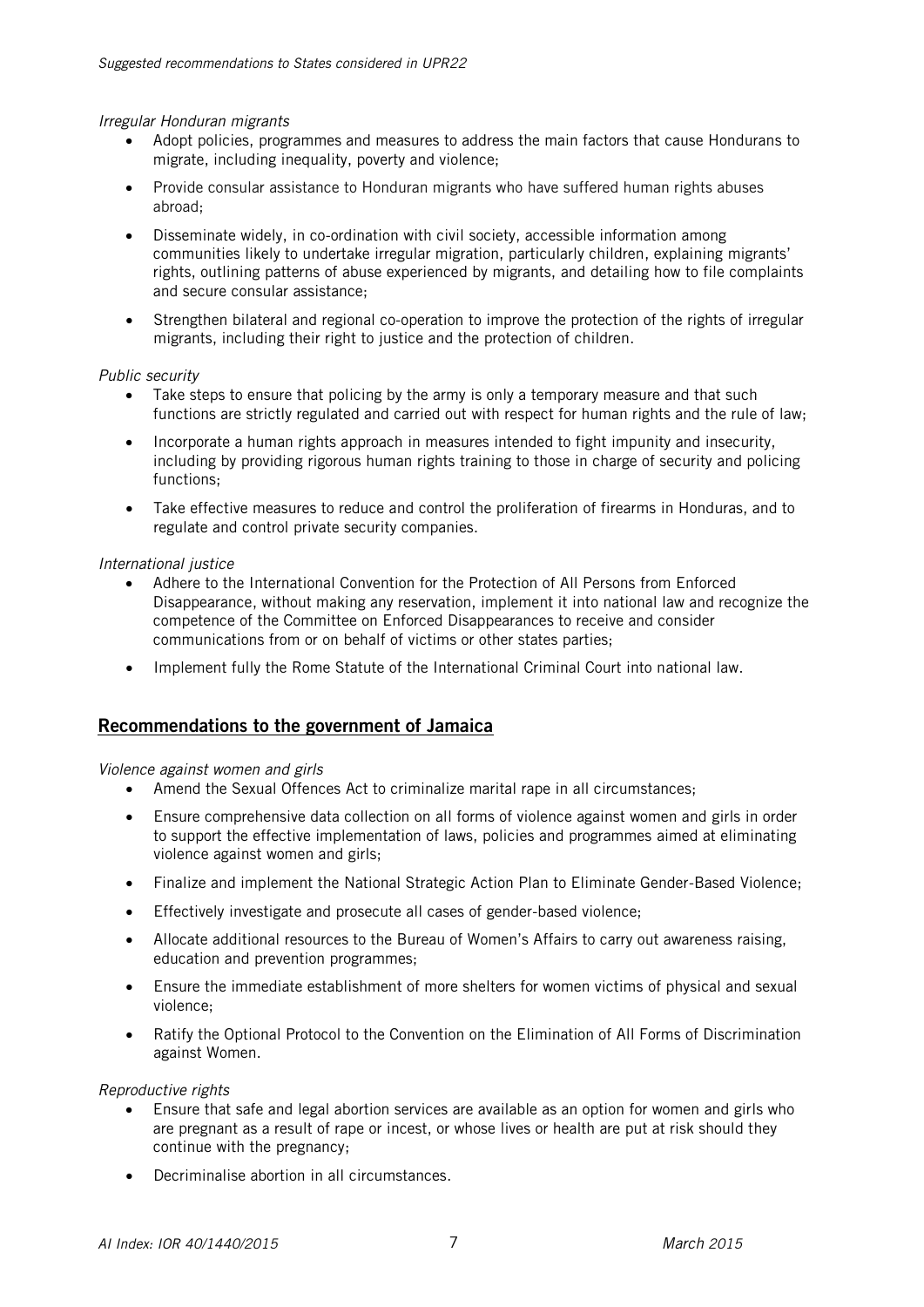*Discrimination against lesbian, gay, bisexual, transgender and inter-sex persons*

- Repeal all provisions that discriminate against persons on grounds of their sexual orientation or gender identity, including Sections 76-82 of the Offences against the Person Act;
- Amend the Charter of Fundamental Rights and Freedoms to prohibit discrimination on the basis of sexual orientation or gender identity;
- Fully and thoroughly investigate all incidents and acts of violence suspected of being motivated by homophobia or transphobia, and bring to justice those responsible;
- Take effective measures to reduce the climate of homophobia in Jamaica and put an end to mob violence against lesbian, gay, bisexual, transgender and inter-sex persons.

#### *Excessive use of force by the security forces*

- Ensure that the Independent Commission of Investigation (INDECOM) has the necessary resources to effectively carry out its mandate, including resources for timely ballistics and forensic testing;
- Maintain INDECOM's powers to arrest, charge and prosecute, as established in the 2010 INDECOM Act;
- Allocate the necessary resources to the office of the Special Coroner in charge of dealing with cases of fatal police shootings to enable it to carry out its functions;
- Ensure that members of the Jamaica Constabulary Force and other members of the security forces are trained in and follow at all times the provisions of the UN Code of Conduct for Law Enforcement Officials and the UN Basic Principles on the Use of Force and Firearms by Law Enforcement Officials.

#### *Public security*

Take effective measures to reduce and control the proliferation of firearms in Jamaica.

# *The death penalty*

Pending the full abolition of the death penalty:

- Establish an official moratorium on executions with a view to abolishing the death penalty, as provided by UN General Assembly resolutions, including most recently resolution 69/186 of 18 December 2014;
- Commute immediately all death sentences to terms of imprisonment;
- Ensure rigorous compliance in all death penalty cases with international standards for fair trial;
- Ratify without reservations the Second Optional Protocol to the International Covenant on Civil and Political Rights, aiming at abolition of the death penalty.

# *Children's rights*

 Ensure that children are not held in police lock-ups alongside adults or in adult correctional facilities and that detention of children is used only as a measure of last resort and for the shortest period of time, as established in the Convention on the Rights of the Child.

#### *International human rights standards*

- Ratify the Convention against Torture and Other Cruel, Inhuman or Degrading Treatment or Punishment and its Optional Protocol without reservations and with the necessary declarations to recognize the competence of the Committee against Torture;
- Ratify the Optional Protocol to the International Covenant on Economic, Social and Cultural Rights and opt-in to the inquiry and inter-state mechanisms;
- Accede to the Optional Protocol to the International Covenant on Civil and Political Rights; ratify the Convention on the Rights of Persons with Disabilities and its the Optional Protocol;
- Accede to the International Convention for the Protection of All Persons from Enforced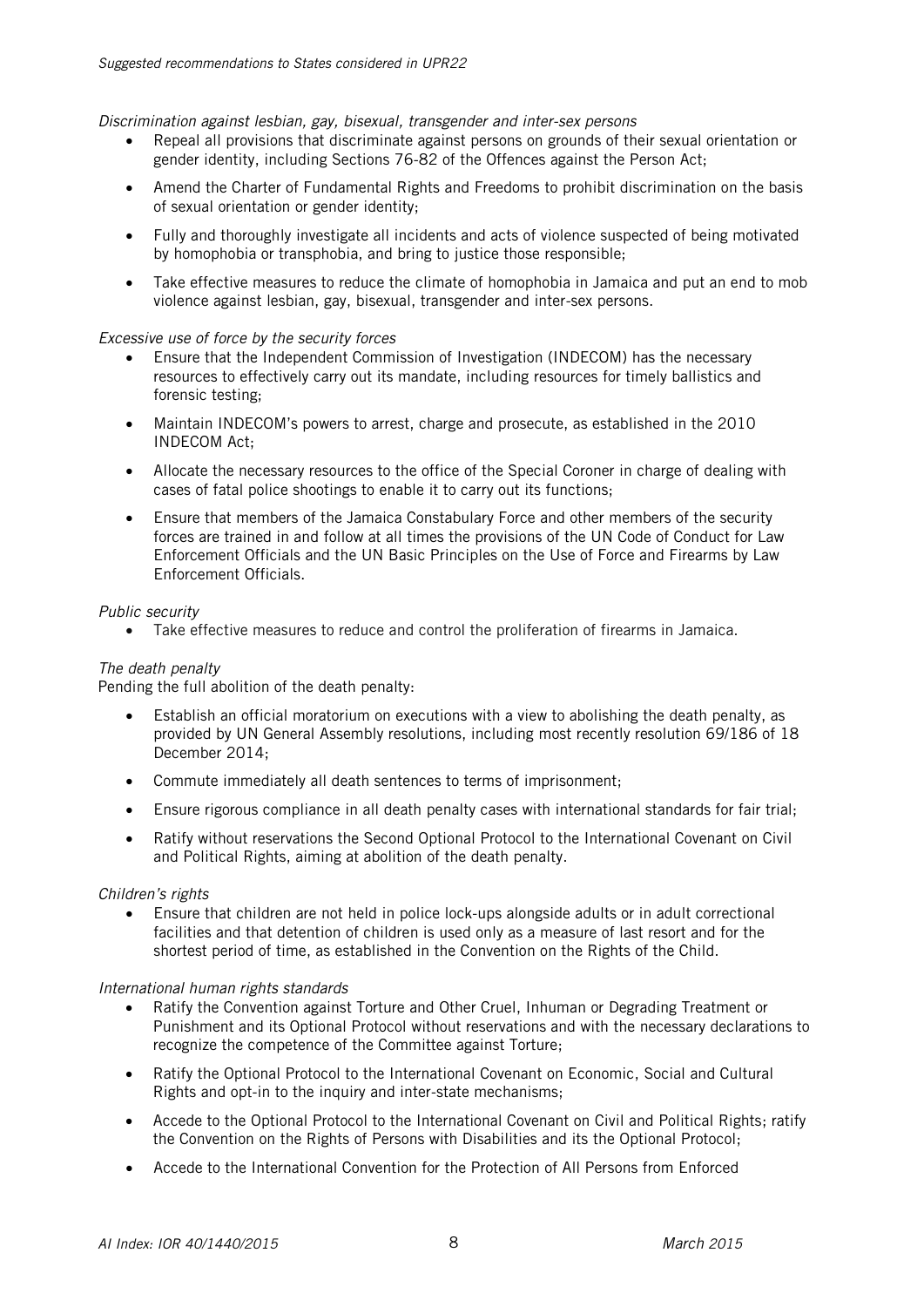Disappearance and recognize the competence of the Committee on Enforced Disappearances to receive and consider communications from or on behalf of victims or other states parties.

#### *International justice*

- Ratify the Rome Statute of the International Criminal Court, signed on 8 Sept. 2000, and implement it into national law;
- Ratify without making any reservation the Agreement on the Privileges and Immunities of the International Criminal Court, signed on 30 June 2004;
- Adhere to the Convention on the non-applicability of statutory limitations to war crimes and crimes against humanity, without making any reservation and implement the Treaty into national law.

# Recommendations to the government of Liberia

#### *International human rights standards*

• Ratify the Optional Protocol to the International Covenant on Civil and Political Rights and the Optional Protocol to the International Covenant on Economic, Social and Cultural Rights and opt-in to the inquiry and inter-state mechanisms.

#### *Arms Trade Treaty*

 Ratify and implement the Arms Trade Treaty without delay, giving particular attention to Article 6 on Prohibitions and Article 7 on Export and Export Assessment, prohibiting the transfer of arms that could be used to commit or facilitate serious violations of international human rights law and international humanitarian law.

#### *The death penalty*

- Commute all death sentences, without delay, to terms of imprisonment;
- Immediately take all necessary measures to abolish the death penalty in fulfilment of its obligations under the Second Optional Protocol to the International Covenant on Civil and Political Rights, aiming at abolition of the death penalty.

#### *International justice*

 Adhere to the International Convention for the Protection of All Persons from Enforced Disappearance without making a reservation, implement it into national law and recognize the competence of the Committee on Enforced Disappearances to receive and consider communications from or on behalf of victims or other states parties.

*Lesbian, gay, bisexual, transgender and inter-sex persons*

- Repeal all laws criminalising consensual sex between adults of the same sex;
- Take all necessary legislative, administrative and other measures to prohibit and eliminate discriminatory treatment on the basis of sexual orientation or gender identity;
- Ensure that all allegations and reports of human rights violations based on sexual orientation or gender identity are promptly and impartially investigated, and the suspected perpetrators brought to justice.

#### *Criminal justice*

- Take all necessary steps to prevent arbitrary detention and ensure that arrests are carried out only after having gathered sufficient evidence that the person may have committed a crime;
- Ensure that pre-trial detention is used only as a measure of last resort and expand the availability of mediation and other options to reduce pre-trial detention for minor offences;
- Encourage alternatives to detention for pre-trial detainees, including bail and conditional release;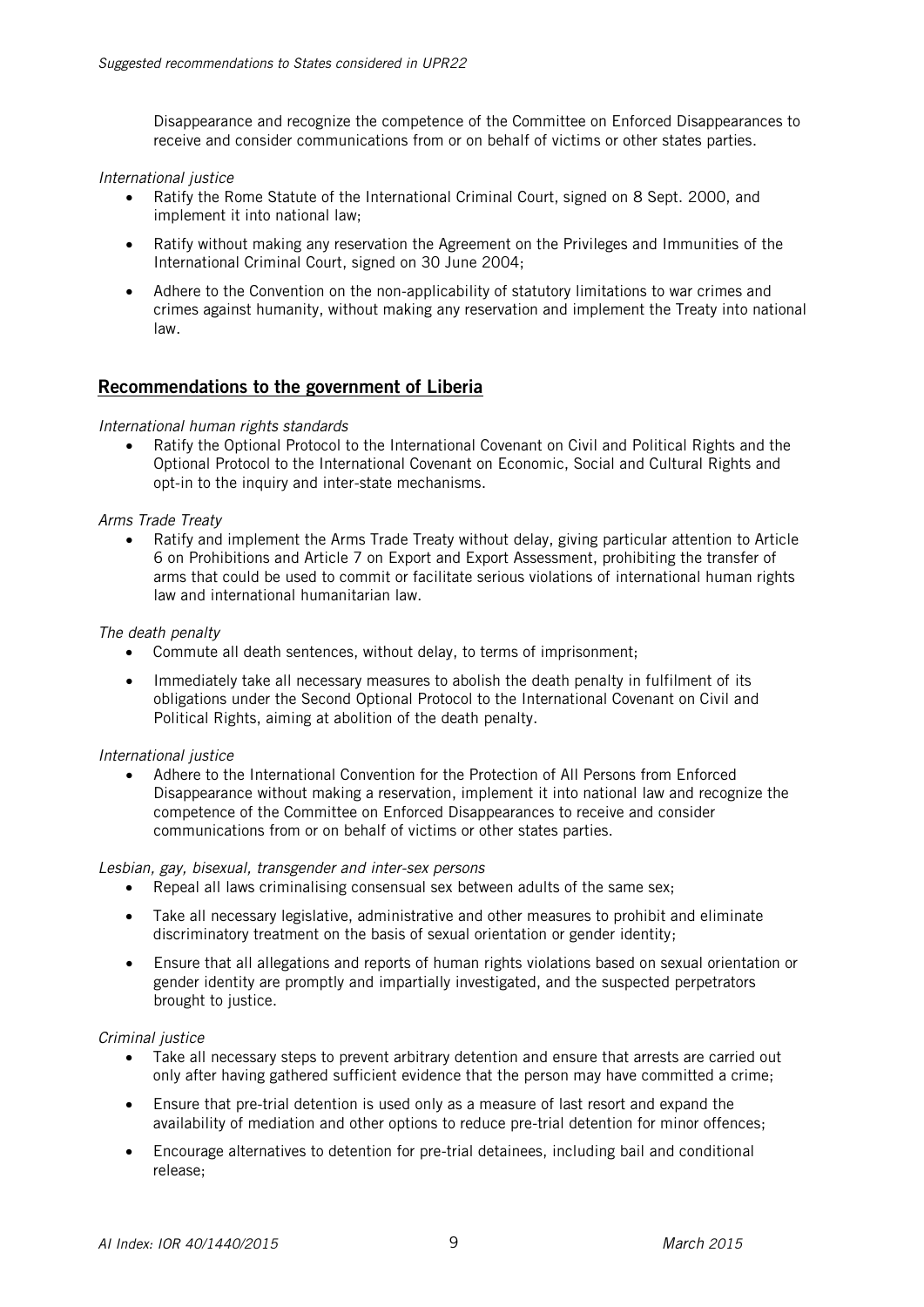- Continue efforts to reduce pre-trial detention by establishing a focal point for pre-trial detention within the Ministry of Justice to coordinate efforts;
- Establish fair, clear and transparent rules for bail in order to minimize corruption in the judicial system.

#### *Judicial system*

- Take all necessary measures to improve court procedures and case management practices to guarantee the right of detainees to be tried within a reasonable time;
- Provide adequate training for judges, including in human rights, to strengthen fair trial guarantees during all judicial proceedings;
- Guarantee the right of anyone arrested or detained, whether or not on a criminal charge, to the assistance of a legal counsel;
- Enact legislation that establishes a sustainable, affordable, credible and accessible national legal aid scheme for people who cannot afford to pay for the services of a lawyer; in particular, provide free legal representation to children.

#### *Juvenile justice*

- Implement alternatives to detention for children accused of infringing the law and ensure that deprivation of liberty is used only as a measure of last resort and for the shortest appropriate period of time;
- Guarantee that children facing criminal proceedings are brought to trial as speedily as possible, and that decisions in juvenile proceedings are taken without delay;
- Ensure that all children deprived of their liberty are held separately from adults, either in separate facilities or separate sections of facilities, whether in police cells and prisons.

#### *Human rights defenders*

- Ensure that human rights defenders and civil society groups can freely undertake their activities without fear of reprisals or intimidation;
- Ensure investigations into attacks and threats against human rights defenders, punish the perpetrators and provide reparation for the victims.

# *Detention facilities*

- Improve the conditions for detainees in all places of detention and ensure access to genderspecific medical care, adequate food, hygiene and exercise;
- Establish an effective national preventive mechanisms that complies with the criteria in the Optional Protocol to the Convention against Torture and Other Cruel, Inhuman or Degrading Treatment or Punishment;
- Publish the report of the 2010 visit by the UN sub-committee on prevention of Torture and Other Cruel, Inhuman or Degrading Treatment or Punishment.

# *Gender-based violence*

- Intensify efforts to ensure gender equality and eliminate gender-based violence, including sexual violence;
- Increase resources, coordination and cooperation in the justice system on cases of gender-based violence, including by creating a tracking system to monitor case progression.

# Recommendations to the government of Libya

# *International human rights standards*

 Ratify the Optional Protocol to the International Covenant on Economic, Social and Cultural Rights and opt-in to the inquiry and inter-state mechanisms.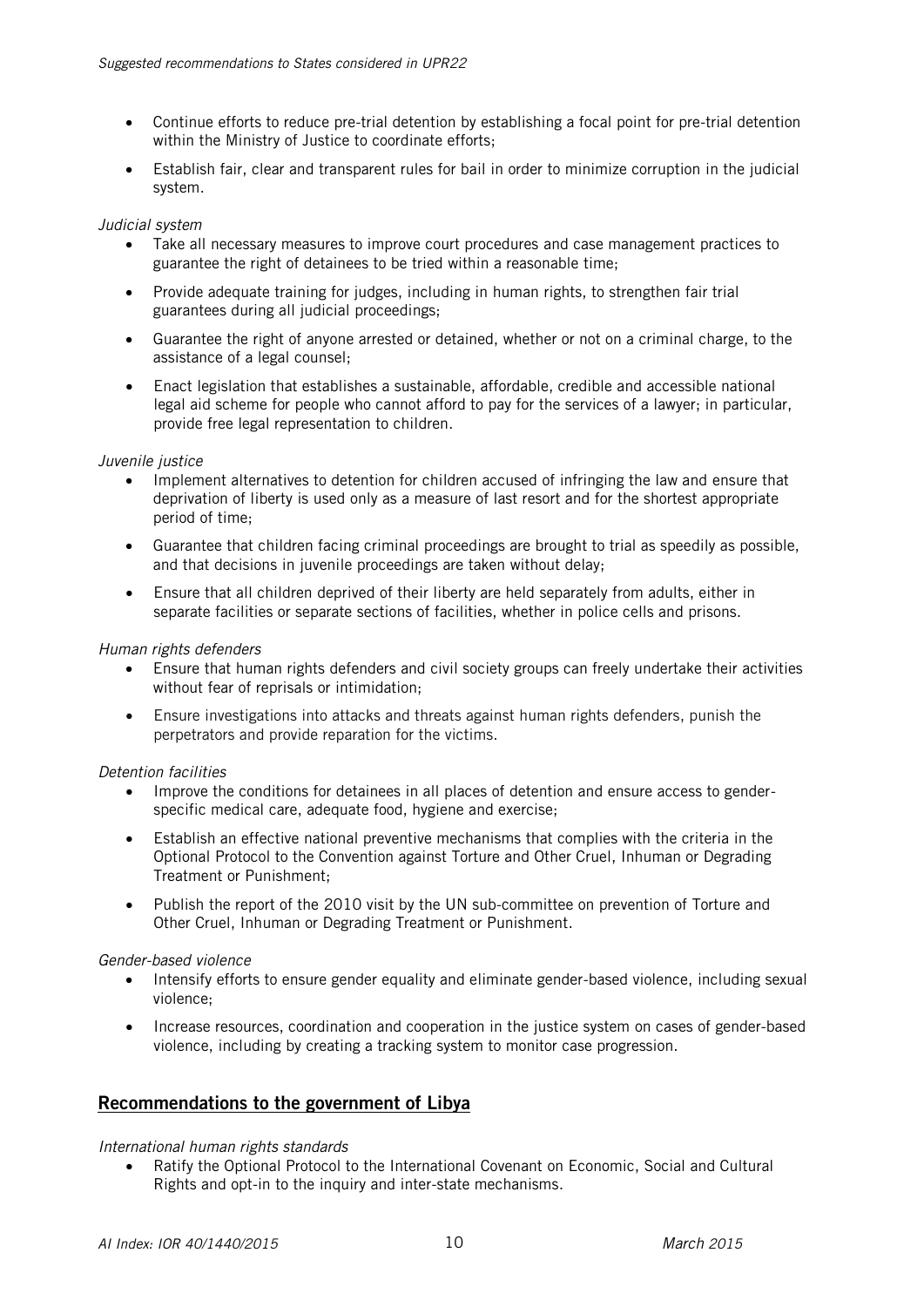#### *Arms Trade Treaty*

 Ratify and strictly implement the Arms Trade Treaty without delay, giving particular attention to implementing measures to prevent the diversion and illicit trafficking of all types of conventional arms and effectively implementing Article 6 on Prohibitions and Article 7 on Export and Export Assessment, prohibiting the transfer of arms that could be used to commit or facilitate serious violations of international human rights law and international humanitarian law.

#### *Constitution*

 Include the full range of civil, cultural, economic, political and social rights guarantees in the new Constitution.

#### *Torture and other ill-treatment*

- Protect those in detention from torture and other ill-treatment, and ensure that all allegations of torture and other ill-treatment are investigated and the perpetrators held accountable, and that detention conditions meet international standards;
- Bring the crime of torture in national law into conformity with the UN Convention against Torture and Other Cruel, Inhuman or Degrading Treatment or Punishment and ratify the Optional Protocol to the Convention against Torture and Other Cruel, Inhuman or Degrading Treatment or Punishment;
- Repeal legislation which allows for the application of corporal punishment, such as flogging and amputation, including Law No. 70 of 1973, Law No. 52 of 1974 and Law No. 13 of 1425;
- Accede to the International Convention for the Protection of All Persons from Enforced Disappearance without making a reservation, implement it into national law and recognize the competence of the Committee on Enforced Disappearances to receive and consider communications from or on behalf of victims or other states parties.

#### *Due process and unfair trials*

- Release detainees held without charge, or charge them with a recognizably criminal offence and bring them to trial promptly in proceedings that meet international fair trial standards and without recourse to the death penalty:
- Ensure that all detainees are granted unimpeded access to their lawyers and sufficient time to prepare an effective defence.

# *Violations of international humanitarian law*

- Condemn publicly, and take action to stop, all human rights abuses and violations of international humanitarian law, including abductions, torture and other ill-treatment, looting and destruction of civilian property, and make clear to military commanders that such acts will not be tolerated under any circumstances;
- Ensure accountability for human rights abuses and violations of international human rigts and humanitarian law is at the heart of any political settlement;
- Inform families of the fate of abducted and detained relatives, as well as those who have died, disclosing the circumstances of their deaths and the location of their burial;
- Immediately release any person held solely on account of their opinion, political affiliation, or place of origin;
- Treat all detainees humanely, including captured fighters, protect them from torture and other ill-treatment, allow them to communicate with their families, and hold all detainees in premises away from areas of fighting;
- Remove from the ranks of its forces any member suspected of involvement in torture or other human rights violations;
- Immediately end direct attacks on civilians and on civilian objects, such as medical facilities, and indiscriminate attacks;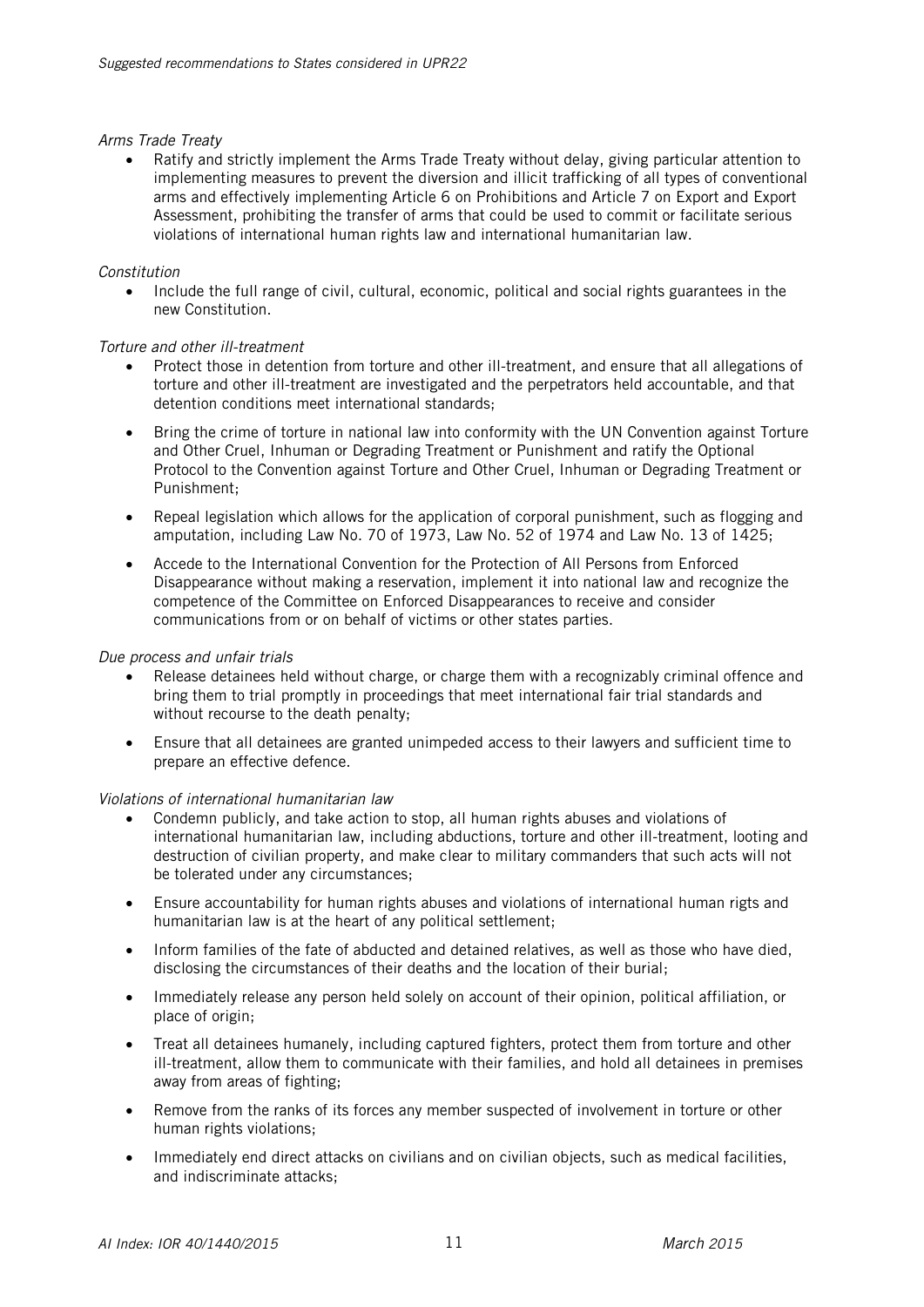Co-operate fully with investigations into human rights abuses and violations of international human rights and humanitarian law.

# *Public security*

Take effective measures to reduce and control the proliferation of firearms in Libya.

# *Internally displaced persons*

- Protect internally displaced communities, in particular the Tawargha, from attacks by militias;
- End the forcible displacement of all communities as soon as the reasons for their displacement cease to exist, and ensure that they are able to return to their homes or given the necessary information and resources to enable them to make an informed and voluntary choice concerning local integration, a return to their place of origin or resettlement elsewhere in Libya;
- Provide full and effective reparations for violations and abuses suffered by internally displaced persons.

# *Impunity for human rights violations and abuses*

 Amend Law No. 38 of 2012 to lift the blanket immunity granted to members of militias responsible for human rights abuses and other crimes under international law in the name of the "17 February Revolution".

# *Freedom of expression, association and assembly*

- Repeal Articles 178, 195, 206 and 207 of the Penal Code which criminalize activities which amount merely to the peaceful exercise of the rights to freedom of expression and association;
- Repeal Law No. 5 of 2014 which outlaws all criticism of the "17 February Revolution" and insults to public officials, Articles 439 and 245 of the Penal Code which criminalize defamation, and Article 291 which criminalizes insult to religion;
- Release all individuals held solely for the peaceful exercise of their right to freedom of expression, assembly and association;
- Review and amend Law No. 65 of 2012 to ensure that it is consistent with international standards, in particular the provisions related to prior government approval of demonstrations.

# *Refugees, asylum-seekers and migrants*

- Ratify the 1951 Convention relating to the Status of Refugees and its 1967 Protocol, adopt asylum legislation in line with international law and standards, and immediately sign a memorandum of understanding with UNHCR;
- Protect suspected irregular migrants from violence, exploitation, abductions and abuse by smugglers and traffickers, and bring those responsible for such abuses to justice.

# *Women's rights and gender-based discrimination*

- Review all laws and practices that discriminate on the basis of gender and bring them in line with international law and standards:
- Repeal all discriminatory legislation with regard to marriage, divorce, and inheritance;
- Decriminalize sexual relations between consenting adults, including between same-sex partners, including by amending Articles 407 and 408 of the Penal Code and repealing Law No. 70 of 1973.

# *The death penalty*

Pending full abolition

- Immediately establish a moratorium on executions with a view to abolishing the death penalty, as provided by UN General Assembly resolutions, including most recently resolution 69/186 of 18 December 2014;
- Immediately commute all death sentences to terms of imprisonment;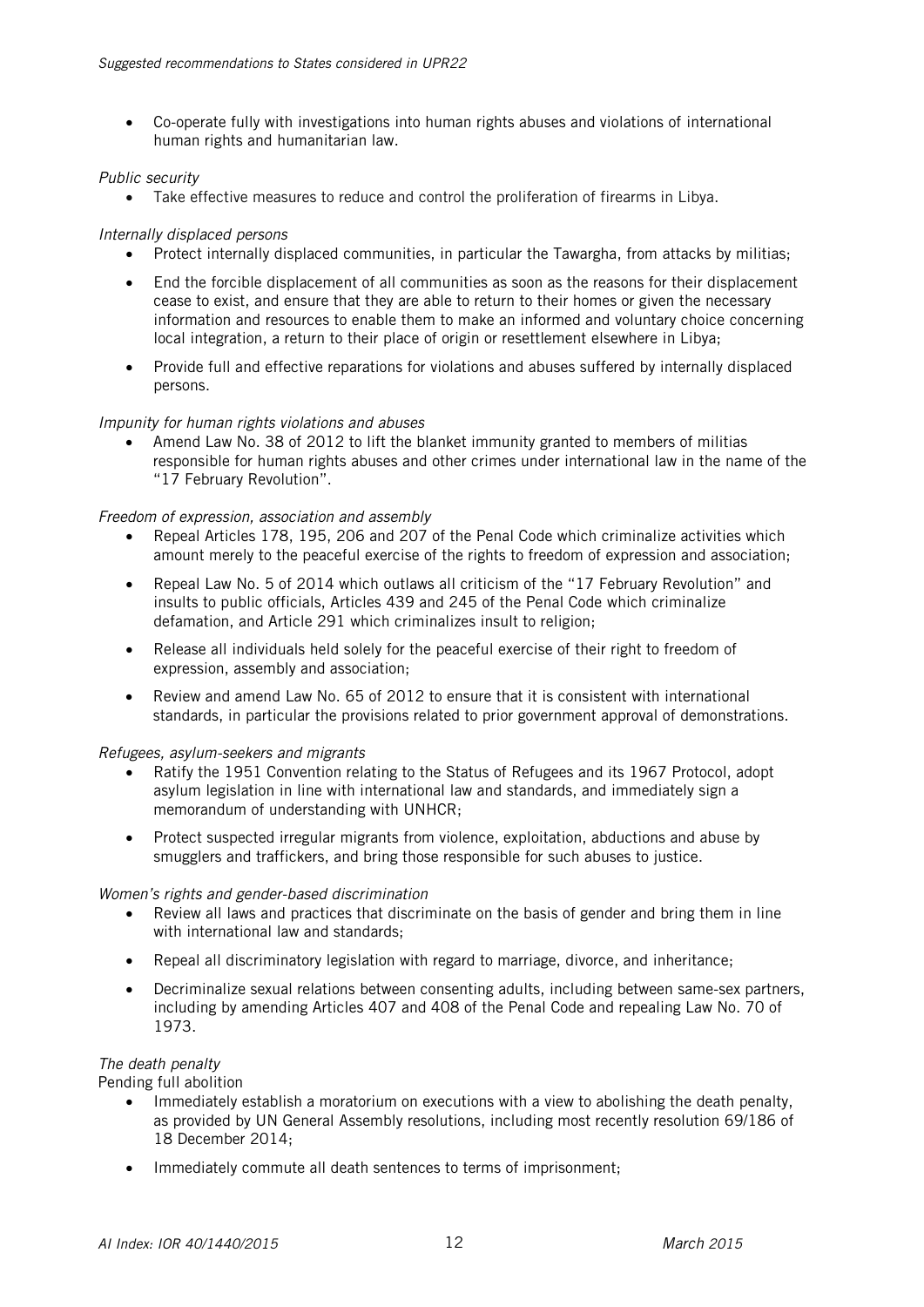Ratify the Second Optional Protocol to the International Covenant on Civil and Political Rights, aiming at abolition of the death penalty.

#### *International Criminal Court*

- Accede to the Rome Statute of the International Criminal Court and implement it into national law;
- Fully cooperate with the International Criminal Court, including by surrendering Saif al-Islam al-Gaddafi to face prosecution on charges of crimes against humanity in accordance with the Court's Appeals Chamber decision of May 2014;
- Accede, without making a reservation, to the Agreement on the Privileges and Immunities of the International Criminal Court.

# Recommendations to the government of Malawi

#### *International human rights standards*

 Ratify the Optional Protocol to the International Covenant on Economic, Social and Cultural Rights and opt-in to the inquiry and inter-state mechanisms.

#### *Arms Trade Treaty*

• Ratify and promptly implement the Arms Trade Treaty, with particular attention to implementing Article 6 on Prohibitions and Article 7 on Export and Export Assessment, prohibiting the transfer of arms that could be used to commit or facilitate serious violations of international human rights law and international humanitarian law.

#### *International justice*

- Accede to the International Convention for the Protection of All Persons from Enforced Disappearance without making a reservation, implement it into national law and recognize the competence of the Committee on Enforced Disappearances to receive and consider communications from or on behalf of victims or other states parties;
- Adhere to the Convention on the non-applicability of statutory limitations to war crimes and crimes against humanity, without making a reservation and implement the Convention into national law.

#### *The death penalty*

Pending full abolition,

- Establish a moratorium on executions as provided by UN General Assembly resolutions, including most recently resolution 69/186 of 18 December 2014;
- Immediately commute all death sentences to terms of imprisonment;
- Ratify the Second Optional Protocol to the International Covenant on Civil and Political Rights, aiming at abolition of the death penalty;
- Ensure rigorous compliance in all death penalty cases with international standards for fair trial and remove from national legislations provisions that allow for the mandatory imposition of the death penalty;
- Ensure all death row prisoners have the right to seek pardon or commutation of their death sentences.

#### *Rights of lesbian, gay, bisexual, transgender and inter-sex persons*

 Reform the Penal Code and repeal provisions criminalising consensual same-sex sexual conduct, and end discrimination based on sexual orientation or gender identity, including Sections 137A, 153 and 156 of the Penal Code.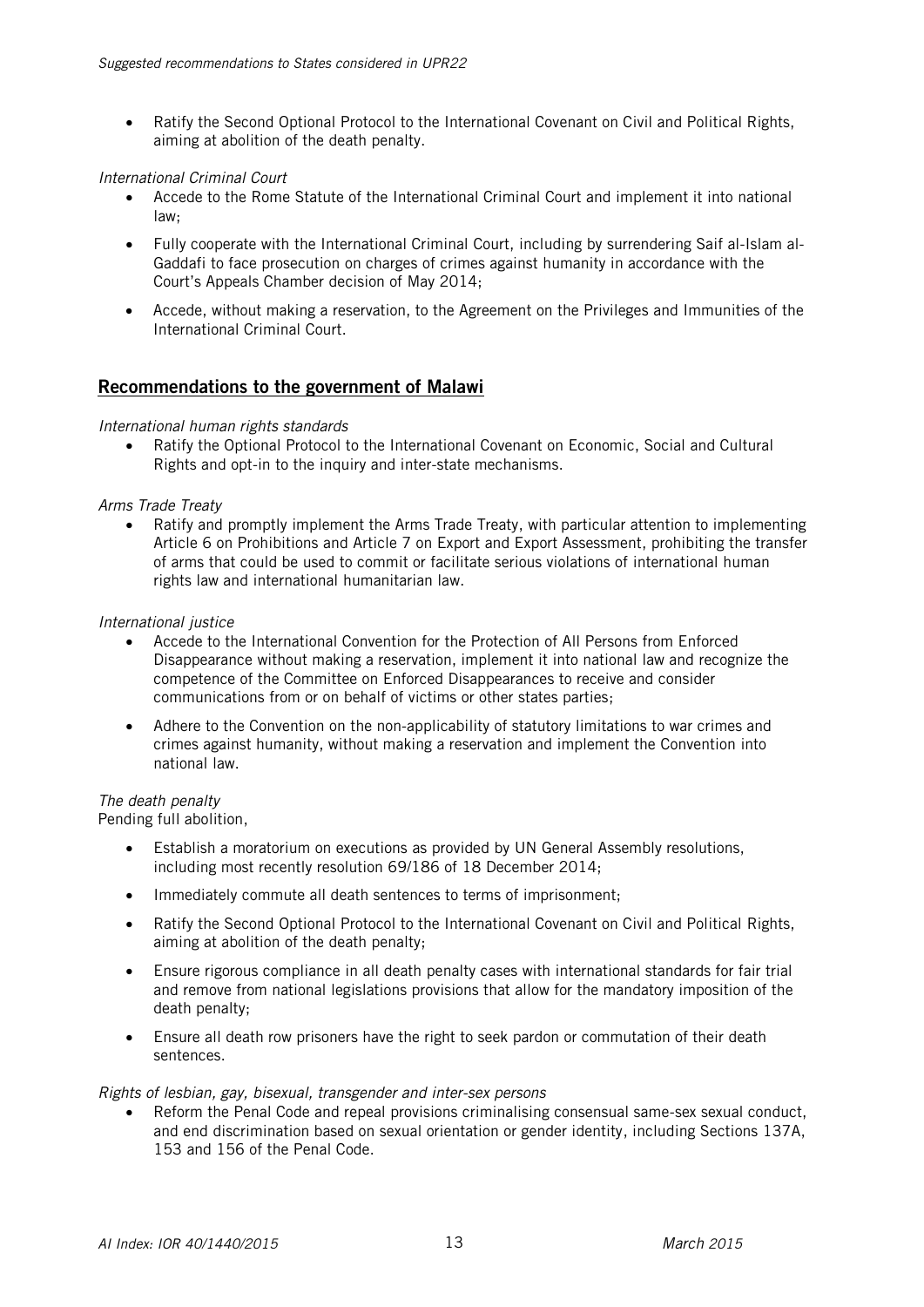#### *Freedom of expression, association and assembly*

• Bring to justice members of the Malawi Police Service responsible for killing at least 20 unarmed protesters in July 2011 when police used lethal force to break up protests against attacks on human rights defenders, fuel shortage and high living costs.

#### *Torture and other ill-treatment*

- Take immediate measures to criminalize torture, in line with the definition in the UN Convention against Torture and Other Cruel, Inhuman or Degrading Treatment or Punishment and to ratify its Optional Protocol;
- Operationalize without further delay the independent Police Complaints Commission established in 2010 under Section 128 of the Police Act.

#### *Prison conditions*

• Intensify measures to decongest prisons, reduce pre-trial detention, improve sanitation and access to health in detention facilities, and ensure protection of the human rights of all people in detention.

#### *Impunity*

- Bring to justice police officers and state security agents implicated in the death of Robert Chasowa, a student activist found dead under mysterious circumstances in September 2011;
- Bring to justices the three police officers facing charges of manslaughter following the death in custody in suspicious circumstances of Edson Msiska, in Muzuzu on 29 January 2012, four days after he was arrested.

# Recommendations to the government of Maldives

#### *International human rights standards*

 Ratify the Optional Protocol to the International Covenant on Economic, Social and Cultural Rights and opt-in to the inquiry and inter-state mechanisms.

#### *Arms Trade Treaty*

 Accede to and promptly implement the Arms Trade Treaty, with particular attention to implementing Article 6 on Prohibitions and Article 7 on Export and Export Assessment, prohibiting the transfer of arms that could be used to commit or facilitate serious violations of international human rights law and international humanitarian law.

#### *National human rights framework*

 Ensure all relevant stakeholders can participate freely in the UPR process, including the follow up and implementation of recommendations to strengthen the protection of human rights at the national level.

#### *The judicial system*

- Provide adequate training for judges, including human rights training, to strengthen fairness in judicial proceedings;
- Strengthen the impartiality and independence of the Judicial Services Commission;
- Guarantee the independence of the Human Rights Commission of Maldives and enable it to carry out its work free from political interference or intimidation by the authorities;
- Ensure the due process of law and that any judicial processes against former President Mohamed Nasheed conform to international fair trial standards.

#### *Cruel, inhuman or degrading punishment*

- Impose an immediate moratorium on flogging, with a view of abolishing it in law;
- Commute all sentences of flogging.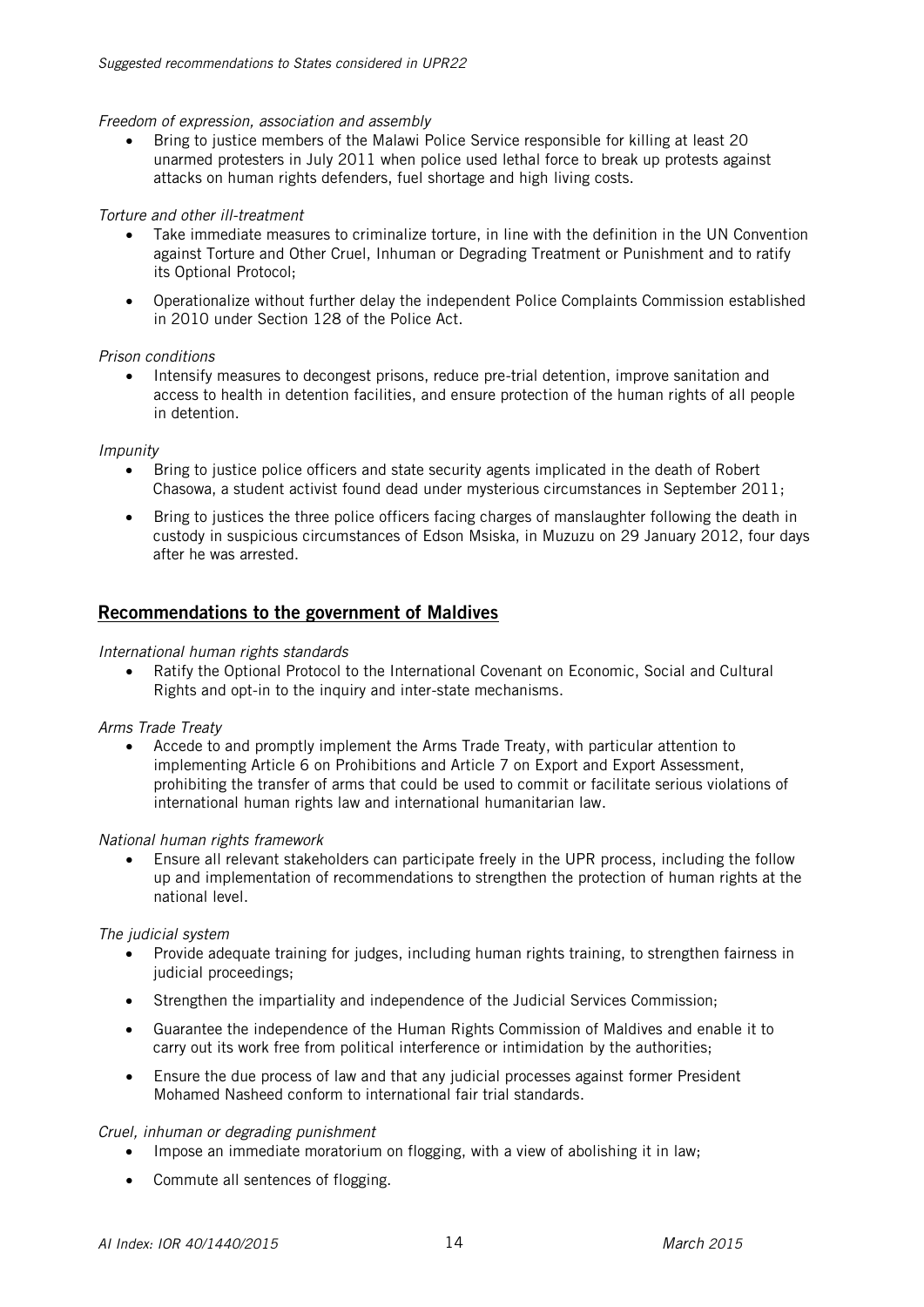# *The death penalty*

Pending full abolition,

- Halt all preparations to carry out executions and immediately establish a moratorium on executions with a view to abolishing the death penalty, as provided by General Assembly resolutions, including most recently resolution 69/186 of 18 December 2014;
- Commute all current death sentences to prison terms;
- Immediately remove all provisions in national law that allow for the death penalty for persons who were under the age of 18 at the time of their alleged crime;
- Ensure rigorous compliance in all death penalty cases with international standards for fair trial;
- Ratify without reservations the Second Optional Protocol to the International Covenant on Civil and Political Rights, aiming at abolition of the death penalty.

# *Freedom of thought, conscience and religion and freedom of expression*

- Withdraw the reservation to Article 18 of the International Covenant on Civil and Political Rights;
- Remove provisions in national law that restrict freedom of thought, conscience and religion, including Article 9.d of the Constitution, which bar non-Muslims from becoming Maldivian citizens;
- Carry out prompt, impartial and thorough investigations into the attacks on human rights defender Islamil Hilath Rasheed by groups opposed to his moderate religious views, and on journalist Ibrahim Waheed (Asward), after he published information critical of the authorities, and bring the perpetrators to justice in fair trials;
- Investigate thoroughly the possible abduction or enforced disappearance of Ahmed Rilwan Abdulla in 2014, and bring to justice those responsible in a fair trial.

# *Torture and other ill-treatment, excessive use of force and impunity*

- Carry out prompt, impartial, and efficient investigations into all complaints and reports of unnecessary or excessive use of force by police against demonstrators and bring those responsible to justice, including those with command responsibility, in fair trials without recourse to the death penalty, and to provide reparations to the victims;
- Ensure that members of the police are trained to respect human rights and on the appropriate use of force and firearms in accordance with international standards, including the Basic Principles on the Use of Force and Firearms by Law Enforcement Officials.

# *International justice*

- Ratify without making a reservation the International Convention for the Protection of All Persons from Enforced Disappearance (signed on 6 Feb. 2007), implement it into national law and recognize the competence of the Committee on Enforced Disappearances to receive and consider communications from or on behalf of victims or other states parties;
- Adhere to the Convention on the non-applicability of statutory limitations to war crimes and crimes against humanity, without making a reservation, and implement the Convention into national law;
- Accede to the Agreement on the Privileges and Immunities of the International Criminal Court, without making a reservation and implement it into national law.

# Recommendations to the government of Marshall Islands

# *International human rights standards:*

 Ratify the International Covenant on Economic, Social and Cultural Rights and its Optional Protocol and opt-in to the inquiry and inter-state mechanisms;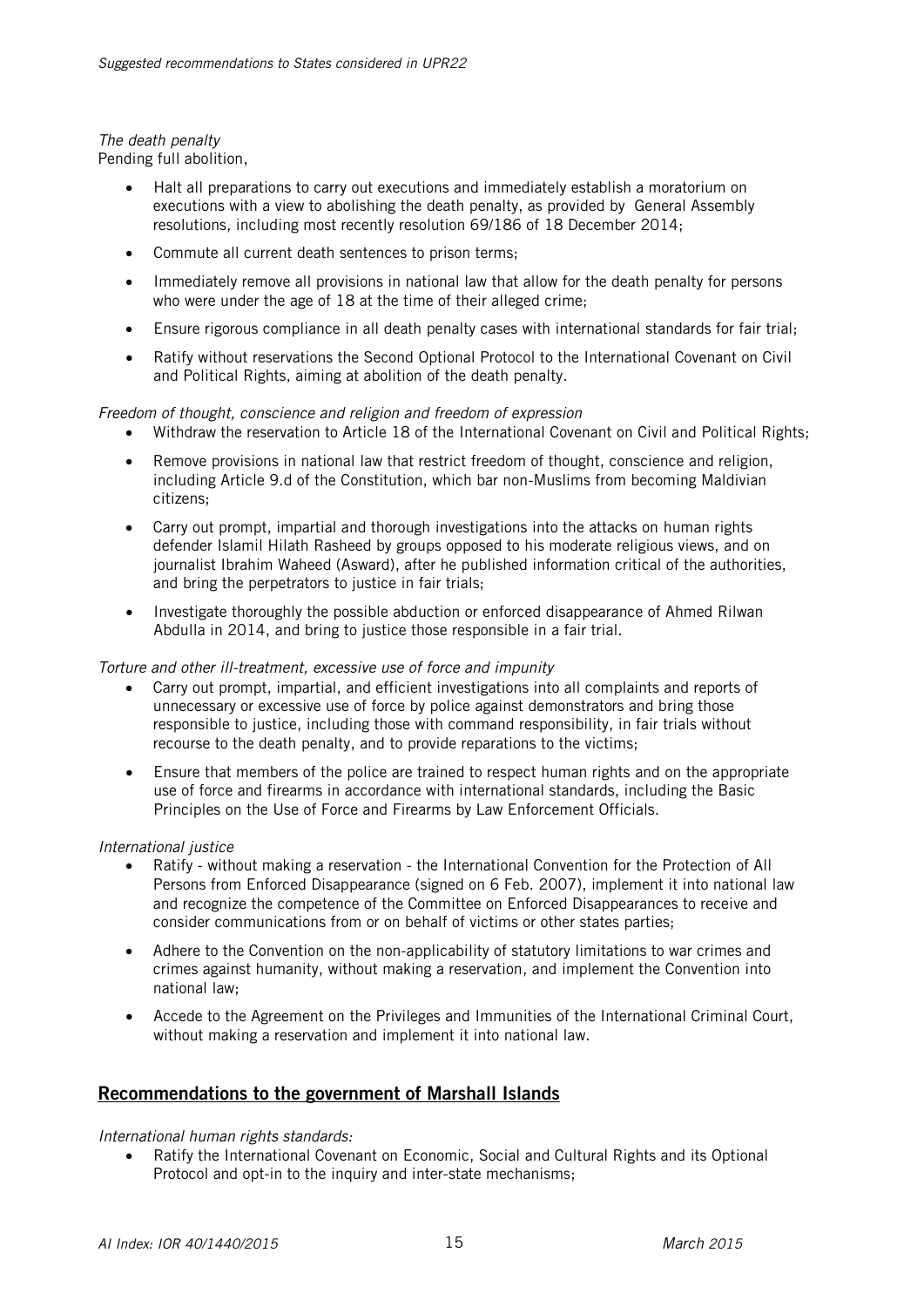- Ratify the International Covenant on Civil and Political Rights and its Optional Protocols;
- Ratify the Convention against Torture and Other Cruel, Inhuman or Degrading Treatment or Punishment and its Optional Protocol.
- Accede to the International Convention for the Protection of All Persons from Enforced Disappearance without making a reservation, implement it into national law and recognize the competence of the Committee on Enforced Disappearances to receive and consider communications from or on behalf of victims or other states parties;
- Adhere to the Convention on the non-applicability of statutory limitations to war crimes and crimes against humanity, without making a reservation and implement the Convention into national law;
- Accede to the Agreement on the Privileges and Immunities of the International Criminal Court, without making any reservation and implement it into national law.

# *Arms Trade Treaty*

 Accede to and strictly implement the Arms Trade Treaty without delay, with particular attention to implementing Article 6 on Prohibitions and Article 7 on Export and Export Assessment, prohibiting the transfer of arms that could be used to commit or facilitate serious violations of international human rights law and international humanitarian law.

# Recommendations to the government of Mongolia

#### *International human rights standards*

- Ratify the 1951 Convention Relating to the Status of Refugees and its 1967 Protocol, the International Convention on the Protection of the Rights of All Migrant Workers and Members of Their Families;
- Opt-in to the inquiry and inter-state mechanisms of the Optional Protocol to the International Covenant on Economic, Social and Cultural Rights.

#### *Arms Trade Treaty*

• Ratify and promptly implement the Arms Trade Treaty, with particular attention to implementing Article 6 on Prohibitions and Article 7 on Export and Export Assessment, prohibiting the transfer of arms that could be used to commit or facilitate serious violations of international human rights law and international humanitarian law.

#### *International justice*

- Implement the Rome Statute of the International Criminal Court into national law:
- Ratify the Agreement on the Privileges and Immunities of the International Criminal Court (signed on 4 Feb. 2003), without making a reservation, and implement it into national law;
- Promptly recognize the competence of the Committee on Enforced Disappearances to receive and consider communications from or on behalf of victims or other states parties to the International Convention for the Protection of All Persons from Enforced Disappearance.

#### *The death penalty*

- Adopt legislation in line with international human rights law and standards and with the aim of abolishing the death penalty in law;
- Amend the Law on State Secrets and the Law on the List of State Secrets to end the secrecy surrounding the death penalty and make all information on the death penalty publicly available.

# *Torture and other ill-treatment*

 Amend the Criminal Code to include a definition of torture as a crime in accordance with the UN Convention against Torture and Other Cruel, Inhuman or Degrading Treatment or Punishment;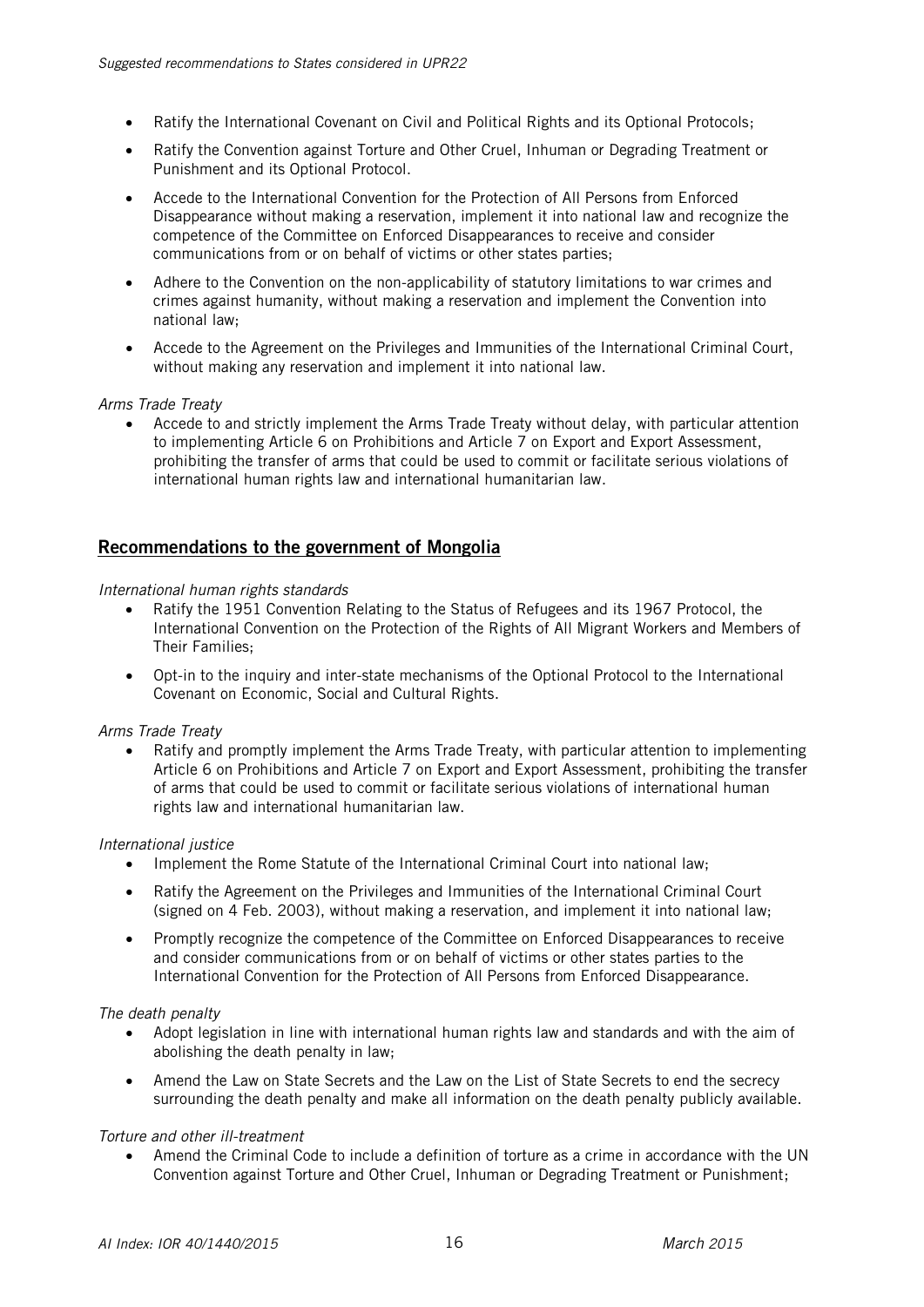- Establish, before March 2016, an effective national preventive mechanism that complies with the criteria set up by the Optional Protocol to the Convention against Torture and Other Cruel, Inhuman or Degrading Treatment or Punishment;
- Ensure that all complaints and reports of torture and other ill-treatment are investigated thoroughly by an independent agency, and that those suspected of being responsible are held to account. Such investigations should be conducted by personnel who are competent, impartial and independent of the alleged perpetrators and the agency they serve;
- Strengthen measures to prevent torture and other ill-treatment of detainees and prisoners at each stage from arrest and detention to custody, during trial and criminal detention, and in all places of detention. Include coherent and comprehensive human rights training programmes for security forces, police officials, immigration officials, prison staff and relevant military personnel.

# *Right to housing*

- Take effective measures to combat direct and indirect discrimination of people living in the *ger*  district of Ulan Bator, and to protect their right to adequate housing;
- Prohibit forced eviction and set out safeguards in legislation, including the new urban development law, based on the UN Basic Principles and Guidelines on Development-based Evictions and Displacement and other with international human rights standards.

# *Discrimination*

- Introduce new legislation to combat discrimination, including to prohibit any advocacy of hatred that constitutes incitement to discrimination, hostility or violence;
- Promptly and effectively investigate reports of violence against individuals because of their real or perceived sexual orientation or gender identity and bring to justice the perpetrators;
- Promote equality and non-discrimination in the enjoyment of all human rights by LGBTI persons, including by introducing new national legislation and through the implementation of effective human rights education with a view to tackling discriminatory and prejudicial attitudes;
- Ensure that the perpetrators of rape face penalties based on their act regardless of the gender of the victim.

# *Refugees and asylum-seekers*

- Revise the Law on Legal Status of Foreign Citizens to prohibit the return of persons, including asylum-seekers, to countries where they would be at risk of persecution or other serious human rights violations;
- Ensure that all individuals seeking asylum in Mongolia have access to the Office of the United Nations High Commissioner for Refugees (UNHCR) and allow UNHCR to undertake the refugee determination process without interference.

# *Human rights education*

- Ensure the early adoption of a National Human Rights Education Plan in accordance with the UN Declaration on Human Rights Education and Training and the World Programme for Human Rights Education, and allocate sufficient resources within the national budget to support the effective implementation of the plan;
- Ensure that the National Human Rights Education Plan contains guidelines for integrating human rights education into the formal education system (including preschool, primary, secondary and higher education) and for the provision of human rights training programmes for teachers and educators, civil servants, health workers, social workers, law enforcement officials and military personnel, media professionals and journalists;
- Ensure all legislation and guidelines related to education and training, whether in non-formal or formal settings and at all levels, integrate a human rights perspective and that such legislation and guidelines, as well as resources and other documents related to human rights education and training are public, easily accessible and freely available;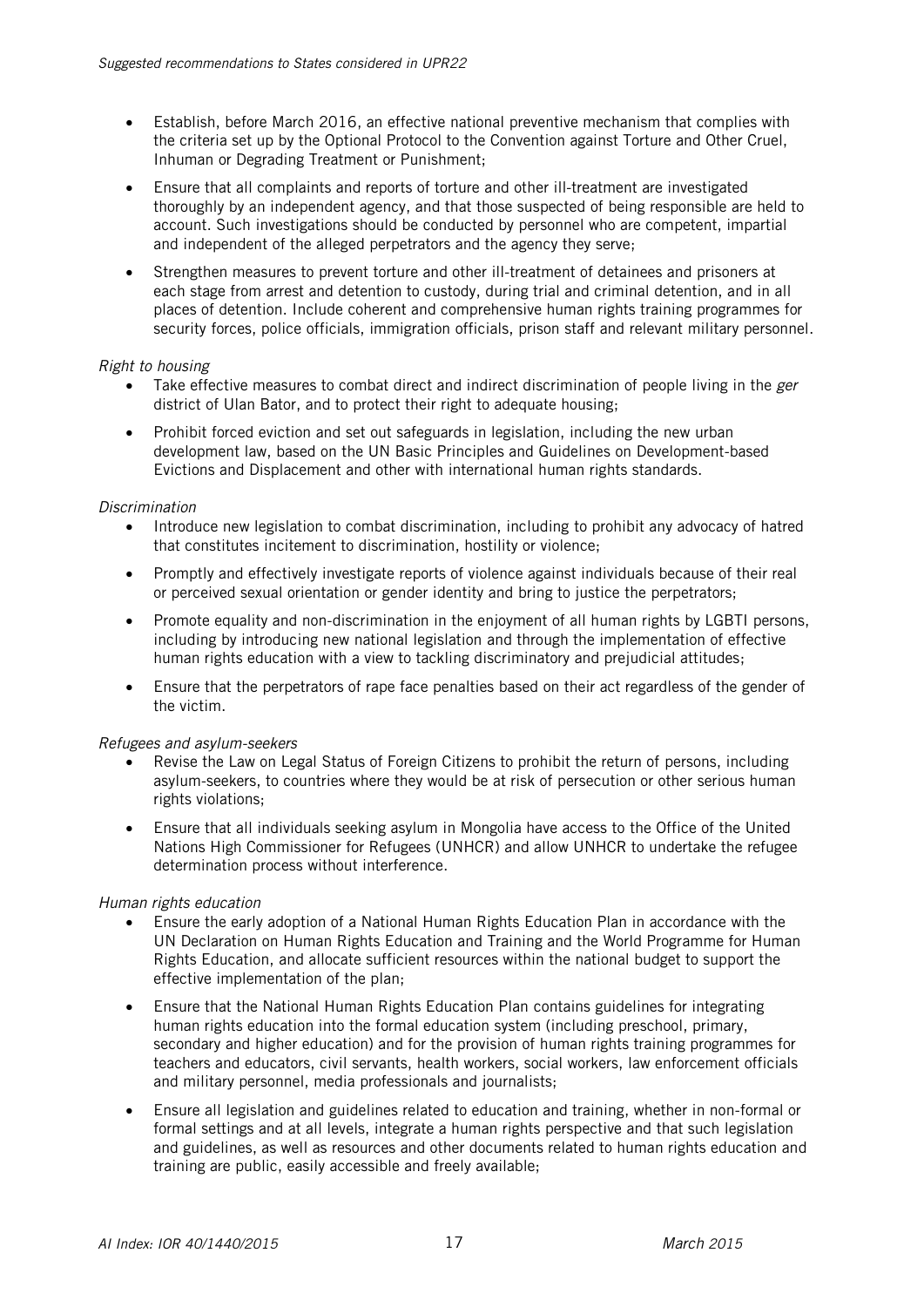- Ensure human rights education is promoted among policy makers in the Ministry of Education, the Ministry of Justice and other relevant government departments and agencies;
- Ensure that all legislative amendments related to formal education aim to support schools to promote a culture of human rights in all aspects of school life. This includes ensuring integration of the human rights principles of equality, respect, non-discrimination and inclusion, accountability, participation and empowerment, into curriculum and extra-curricular domain, school governance, and relationships in the school community and environment;
- Strengthen and support partnerships with civil society organizations to carry out human rights education and training in formal and non-formal settings, including by allocating resources from the national budget for this purpose.

# Recommendations to the government of Panama

# *International human rights standards*

- Ratify the Optional Protocol to the International Covenant on Economic, Social and Cultural Rights and opt-in to the inquiry and inter-state mechanisms;
- Establish an effective national preventive mechanism that complies with the criteria in the Optional Protocol to the Convention against Torture and Other Cruel, Inhuman or Degrading Treatment or Punishment.

# *International justice*

- Amend the definition of crimes against humanity contained in Article 432 of the Penal Code, so as to be in line with the provisions of the Rome Statute;
- Promptly recognize the competence of the Committee on Enforced Disappearances to receive and consider communications from or on behalf of victims or other states parties to the International Convention for the Protection of All Persons from Enforced Disappearance;
- Implement the Rome Statute of the International Criminal Court into national law.

# Recommendations to the government of United States of America

# *International law and standards*

- Ratify and implement into domestic law the Convention on the Elimination of All Forms of Discrimination against Women, the Convention on the Rights of the Child, the International Covenant on Economic, Social and Cultural Rights and its Optional Protocol opting into the inquiry and inter-state mechanisms, the Optional Protocols to International Covenant on Civil and Political Rights, the Optional Protocol to the Convention against Torture and Other Cruel, Inhuman or Degrading Treatment or Punishment, the International Convention for the Protection of All Persons from Enforced Disappearance, the Rome Statute of the International Criminal Court, the American Convention on Human Rights, and the Vienna Convention on the Law of Treaties;
- Review current ratifications with a view to withdrawing all reservations, understandings and declarations, in particular those which are considered by the treaty bodies to defeat the object and purpose of the treaty;
- Review all outstanding recommendations from UN treaty bodies and experts with a view to implementing them.

#### *Arms Trade Treaty*

• Ratify and promptly implement the Arms Trade Treaty, with particular attention to implementing Article 6 on Prohibitions and Article 7 on Export and Export Assessment, prohibiting the transfer of arms that could be used to commit or facilitate serious violations of international human rights law and international humanitarian law.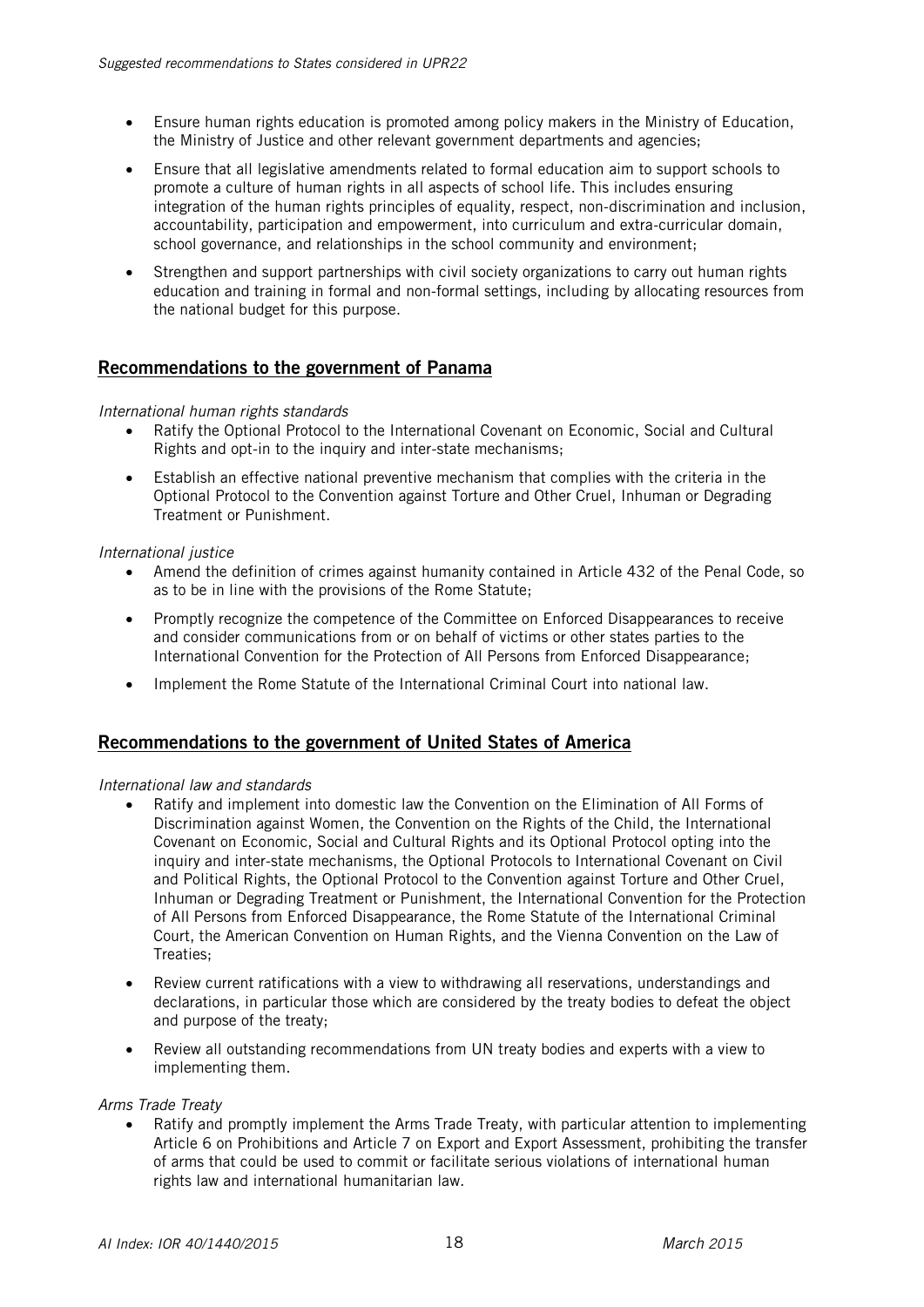#### *Counter-terrorism*

- Release all detainees still held at Guantánamo, unless they are to be charged and tried without further delay in ordinary federal civilian courts, applying fair trial standards fully consistent with international law. If repatriation is not possible then release into the USA or a safe alternative, without placing conditions on the transfers of detainees that would violate international human rights law and standards;
- Initiate effective independent criminal investigations, including into crimes under international law such as torture and enforced disappearance committed by individuals acting for or on behalf of the USA, including in the programmes of rendition, interrogation and detention operated by the CIA between 2001 and 2009;
- Ensure that all victims of human rights violations have full access to effective remedy and reparations;
- Declassify, with redactions only where strictly necessary, the full report of the Senate Select Committee on Intelligence on the CIA detention and interrogation program, as well as other relevant information relating to the CIA programmes of rendition, detention and interrogation between 2001 and 2009.

# *Criminal justice*

- Suspend the use of Tasers and similar devices in law enforcement unless strictly regulated and limited to situations where they are necessary to protect life and avoid resort to firearms;
- Review conditions in federal supermax prisons and develop national standards to ensure humane conditions in all such units, with adequate review and monitoring procedures;
- Increase investigations by the Civil Rights Division of the Justice Department of ill-treatment in prisons, and of police departments accused of a "pattern or practice" of abuses, and collect data nationally on the use of force by police departments;
- Ensure that state and federal authorities impose a moratorium on executions with a view to abolishing the death penalty nationwide, and that prosecutors in all jurisdictions cease pursuing death sentences;
- End the use of life imprisonment without parole for offenders under the age of 18 at the time of the crime, regardless of the nature of that crime, and review all existing sentences in order to ensure that any such convicted offender has the possibility of parole.

# *Detention of migrants*

 Limit all custodial or non-custodial measures restricting the right to liberty of migrants, including detention, to exceptional circumstances, based on a case-by-case assessment of the personal situation of the individual concerned and subject to judicial review. In cases where detention is allowed by law, necessary and proportionate to the legitimate aim pursued, ensure humane detention conditions.

# *Gun violence*

 Ensure the development and implementation of a national program of action to prevent gun violence.

# *Sexual violence against Indigenous women*

 Ensure that all reports of rape and sexual violence against Indigenous women are promptly and thoroughly investigated, and that perpetrators are prosecuted and appropriately punished.

# *Maternal health*

Ensure that all women have equal access to timely and quality maternal healthcare services.